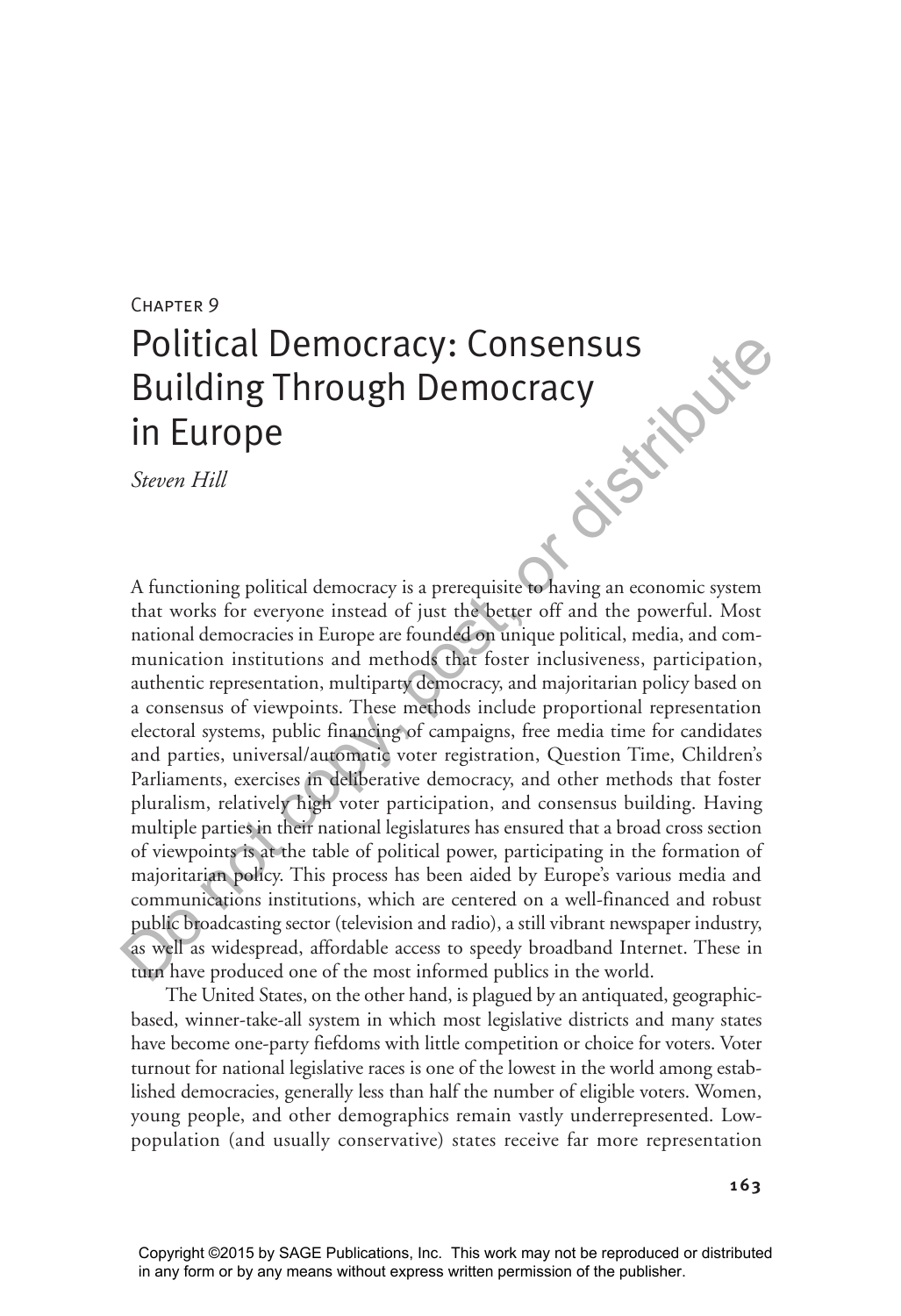per capita in the US Senate and in presidential elections, even as sensible policy proposals with nationwide support get strangled by Senate filibusters led by senators representing a small proportion of the nation's population. The US corporate media vets which candidates and issues the public will hear about, the newspaper industry is on shaky ground, and public broadcasting is so poorly funded and lacking in visibility or hard-hitting, BBC-like journalism that it cannot act as a counterbalance to the for-profit media corporations. With its political and media institutions unsuited for the challenge of policy formation in the twenty-first century, the American system has become polarized and paralyzed, a barrier to the enactment of new public policies that could address the many serious challenges the country faces.

Most of Europe's democracies, particularly at the national/member state level, are better adapted than America's democracy for the demands of representation, consensus seeking, and policy formation in the twenty-first century. To be sure, European democracies have their share of flaws and they vary in the extent to which they employ the various institutions and practices described in this chapter. Moreover, the global economic crisis tested the resiliency of the world's democracies and, like the United States, various European states exhibited some democratic shortcomings. But even in the midst of the ongoing eurozone challenges, most European national democracies have performed remarkably well (democracy at the continental level, however, is a different story, where the institutions of the European Union are still young and in formation). While recognizing the great diversity across the continent, it is still possible to identify many institutions and practices that are common across most European democracies—and that differ in fundamental ways from US institutions and practices. Institutions unsulted for the challinge of policy formation in the twenty-tuste<br>entruy, the American system has become polarized and paralyzed, a bartier of<br>the cnactment of new public policies that could address the many

Indeed, Europe's thriving, pluralistic, democracies are the most important reason Europeans have been able to harness their capitalist economy to enact a more broadly shared prosperity, universal health care and other supports for families and individuals, and environmental sustainability. In trying to understand Europe's development model—which in other writings I have termed *social capitalism* and the *European Way* (Hill 2010)—Europe's vibrant political democracies have received too little attention. While economy and culture are the twin cores of our daily lives, political democracy is the means for deciding who will sit at the table of power, making policy that affects everything else. In a democracy, the political institutions must shape the economy and mediate the cultural milieu, not the other way around, or vast inequality and political and social polarization will result.

## **European Democracy's Slow and Patient Rise**

Europe's centuries-long evolution of a democratic spirit never was a straightforward path but rather one filled with violence, hypocrisy, and setbacks. As a reaction to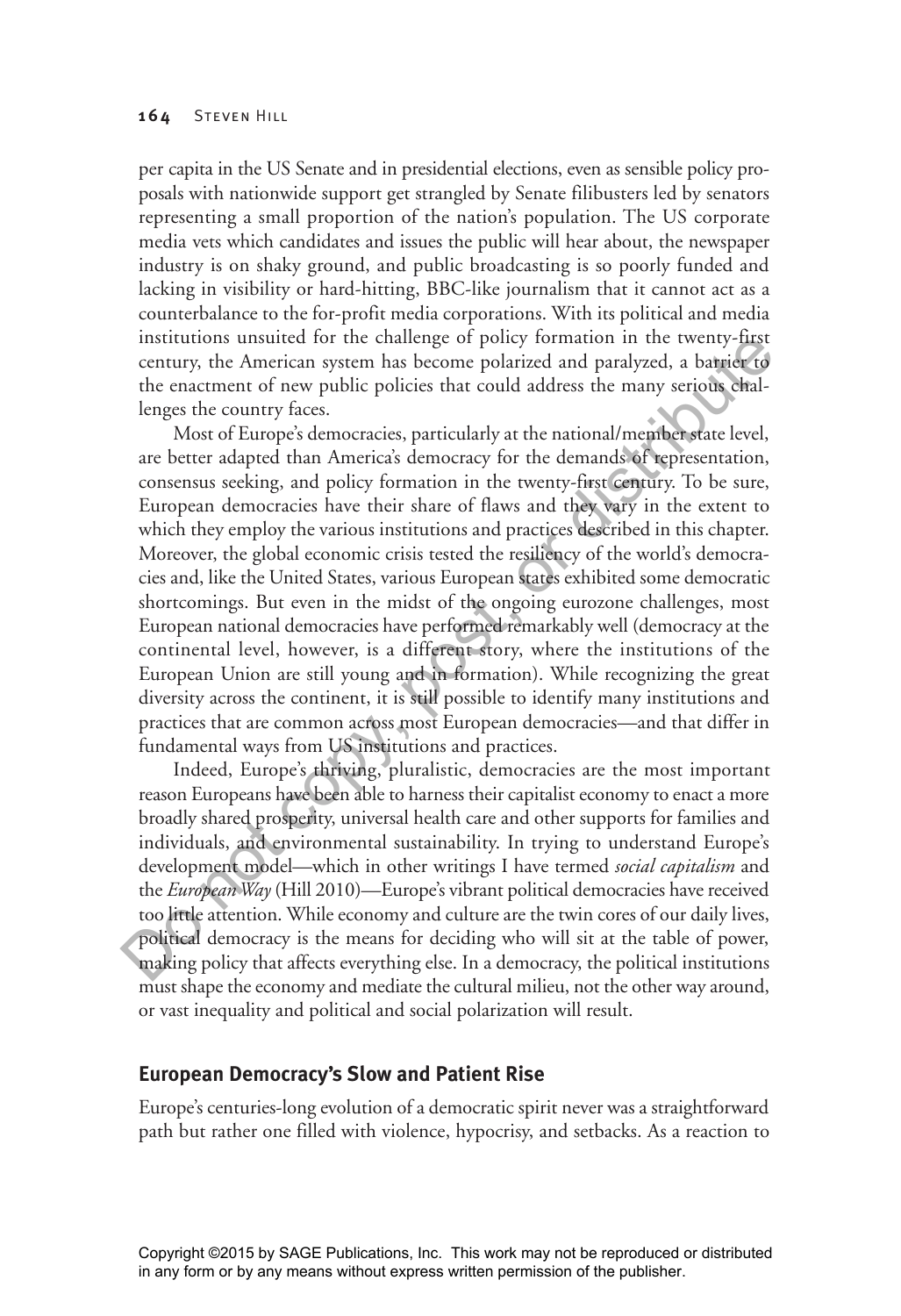their blood-soaked history, the nations of Europe have forged political institutions that foster inclusiveness, participation, authentic representation, multiparty democracy, and majoritarian policy based on a consensus of viewpoints.

Europe's advanced democracy is evident in fascinating ways, large and small, incorporating macro- and microinstitutions. On the little *d* democracy side, we see microinstitutions such as Question Time in Britain, Sweden, Italy, France, and elsewhere, an often televised weekly grilling of the prime minister and other government officials by the opposition party. In Britain, Question Time provides great political theater, and it is informative as well. A rather simple change like Question Time in the United States might force more transparency as well as public engagement, and even alter the types of people who become candidates since elected leaders would need to be eloquent enough to go toe-to-toe during Question Time.

Europeans have decided to make it easy to vote, whereas we in the United States have erected unnecessary barriers. Most European nations vote on a weekend or a national holiday, making this seminal democratic ritual more revered, as well as more convenient, and providing a greater pool of poll workers for election day (the latter an important consideration, since many US jurisdictions have difficulty finding enough poll workers during a busy work day). European democracies also practice what is known as *universal/automatic voter registration*—all eligible voters *automatically* are registered to vote. It is done proactively, on a rolling basis, with the government taking responsibility to make it happen, and the goal is to have 100 percent registration. A national voter database is maintained and each individual is issued a unique numeric identifier, and when one reaches voting age that person is welcomed automatically into the ranks of the enfranchised. erment orticals by the oppositon party. In Britan, Question larmy and positive a predict and even alter the United States might force more transparenty as well as public engagement, and even alter the types of people who

But in the United States, we have an opt-in system in which it is left to the individual to fill out a form and register with the appropriate authorities. Registration drives often are tied to specific elections, leading to various abuses by the partisans who want to register *their* voters but prevent the other side's voters from participating (Bronner 2012). It is also a difficult system to administer, with election officials being overwhelmed at election time by thousands of new registrants who must be processed quickly. This chaotic process, when combined with partisan shenanigans, has resulted not only in lawsuits and elections decided by the courts but also in nearly a third of eligible US voters—about seventy million people—being unregistered to vote, a situation unheard of in Europe. Some states have nearly as many unregistered eligible voters as people who actually vote. For instance, in California there were nine million voters in 2006 compared with seven million eligible voters who were unregistered.

What becomes obvious in observing voter registration and other practices is that European democracies value enfranchisement and participation much more than does the American system. This can be seen not only in practices that affect the entire population but also in the voting rights accorded to prisoners. Most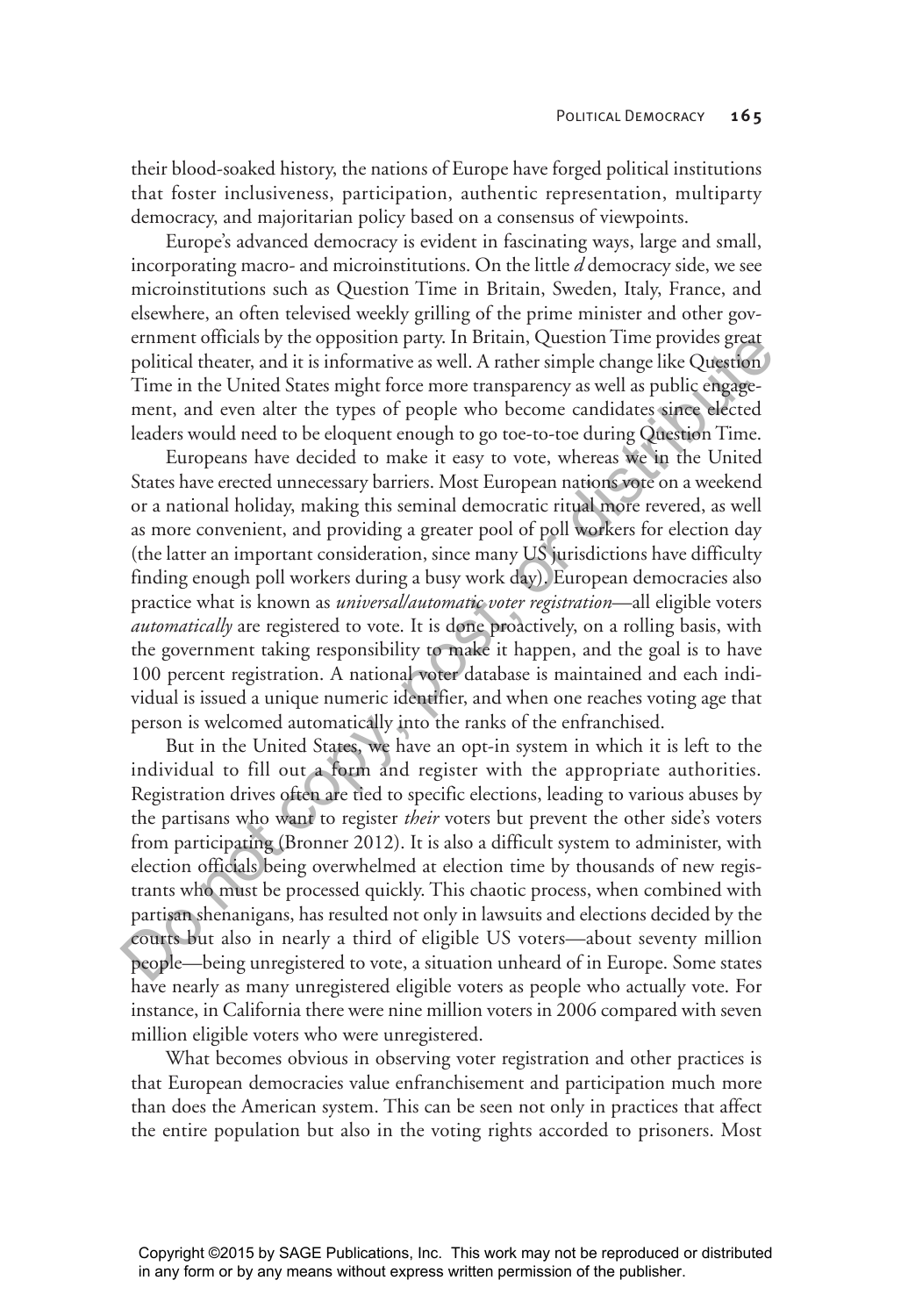European democracies allow prisoners to vote because voting is considered a human right as well as an essential part of a prisoner's rehabilitation.<sup>1</sup> But in the United States, only Maine and Vermont allow prisoners to vote, and most states have created byzantine procedures for restoring ex-felons' voting rights, clearly designed more to discourage it instead of facilitating it.<sup>2</sup> Some states actually permanently ban felons from voting even after they have served their time and finished parole. These practices are a legacy of American racism, with a disproportionate number of ex-prisoners being racial minorities.

## **Representative Democracy, Version 2.0**

When you visit the chamber of the US House of Representatives, left and right are plain to see—Democrats on one side, Republicans on the other—with an aisle, a dividing line, down the middle. With only two viable electoral choices, the free marketplace apparently has spread everywhere except to American politics. The US House of Representatives—the *People's House*, as it is called—is hardly "representative" of the American people, with our vast array of ethnicities, religions, languages, geographic regions, and political philosophies.

The People's House actually doesn't look very much like "the people," since those who fill the chairs are 80.5 percent white and 82 percent male in a country that is 67 percent white and majority female. Also, most of the seats are filled by lawyers and businessmen, with nearly a majority being millionaires (Center for Responsive Politics 2013). The average age is fifty-seven, and on the whole, the People's House hardly looks or thinks like the American people. The Senate is even worse in this regard. Of one hundred senators, only six are racial minority (with one African American, who was appointed to fill a vacancy), only twenty are women, and the average age is sixty-two; and even greater income disparities exist between the senators and their voters than in the House (Manning 2013). Two hundred years into our history, the US Congress is still a fairly patrician body, more closely resembling the ancient Roman Senate than a New England town meeting. number of ex-prisoners being racial minorities.<br> **Representative Democracy, Version 2.0**<br>
When you wisit the chamber of the US House of Representatives, left and right are<br>
plain to see—Democrats on one side, Republicans o

But in Germany's Bundestag, one can observe several aisles and numerous sections, a different one for each political party. Germany is a multiparty democracy, with five to six parties usually winning representation in the national parliament. Seeing a visual display of it is a shocking reminder of how lacking in actual representation the US House of Representatives is. The Social Democrats and the Christian Democrats are the two main parties, one center-left and the other centerright; they are joined by the Green Party, the Free Democratic Party, the Christian Social Union, and the Left Party, a broad spectrum of public opinion occupying the chairs of the national legislature (and in four state legislatures, the new Pirate Party has managed to win some seats). In addition to this broad ideological representation,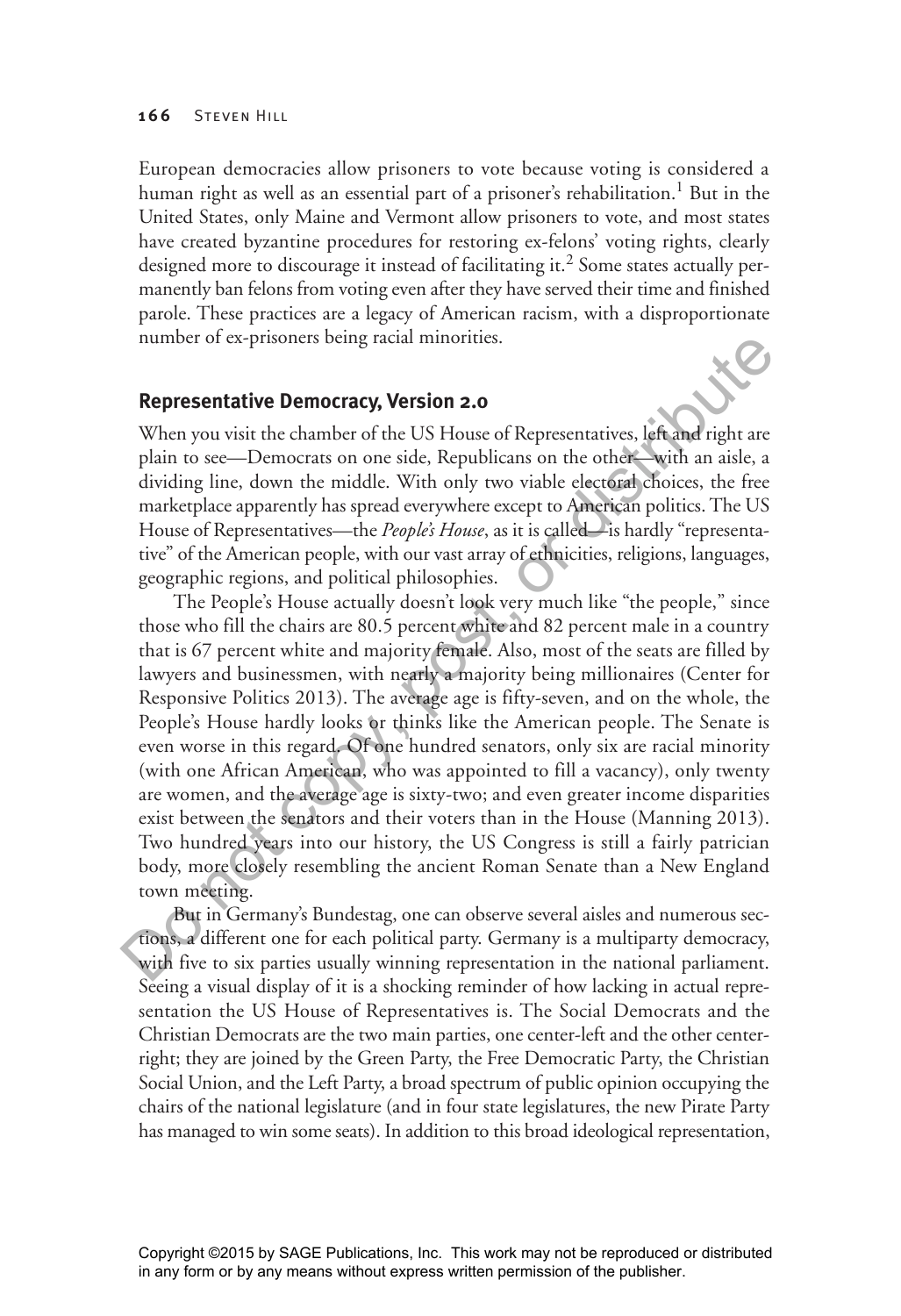following federal elections in 2009, 32 percent of Germany's national representatives were newcomers and 33 percent were women (nearly twice as many as in the US House), including the country's first ever female head of government, Chancellor Angela Merkel. A handful of Turkish-descended parliamentarians sat with their peers and three parliamentarians were Muslim. The average age of representatives was fifty, and even a twenty-three-year-old was elected on the strength of votes from young Germans (in recent years, a nineteen-year-old also has been elected) (Deutsche Welle 2002; AP 2007). These representatives were from broad backgrounds, experiences, and political perspectives, with more than one hundred occupations represented in the Bundestag—not only lawyers and businesspeople but also pastors, doctors, teachers, engineers, housewives, bricklayers, cooks, goldsmiths and artists (German Bundestag 2011, 4–5).

It is difficult for a nation, especially one as diverse as the United States, to reach a consensus on the pressing issues of our times when so much of the nation is not seated at the table of political power. The comprehensive supports for families and workers available in Germany and other European democracies hardly even receive a debate in the US Congress (ironically though, as members of Congress, they have given themselves and their families European-level benefits). And Europe's proactive policies to tackle global climate change have been approached timidly throughout this decade, even by Democrats and President Barack Obama. Without a multiparty democracy in which all significant points of view are represented, including centrist perspectives in an increasingly polarized Congress as well as in many state legislatures, political debate in the United States has become stunted along increasingly narrow lines in which the best interests of the vast majority of the American people are poorly represented. Welle 2002; AP 2007). Inese representatives were from broad backgrounds, experiences, sad political perspectives, with more than one hundred occupations species sented in the Bundestag—not only lawyers and businesspecifie

Why does Europe enjoy multiparty democracy while the United States does not? The answer is simple: Europe uses more modern political institutions than the United States does, including proportional representation electoral systems; universal/automatic voter registration; public financing of campaigns; free media time for candidates and parties; and a robust, well-funded public broadcasting sector that balances the corporate media. The United States has none of these, instead relying on antiquated political institutions that for the most part are still rooted in their eighteenth-century origins and on a public broadcasting sector that is too poorly funded to balance the corporate sector and too worried about maintaining its funding from Congress and major corporations to engage in penetrating, incisive, BBC-like journalism.

## **Winner-Take-All Elections Make Everyone a Loser**

The United States is one of the last advanced democracies to use a geographicbased political system that elects state and federal representatives one seat at a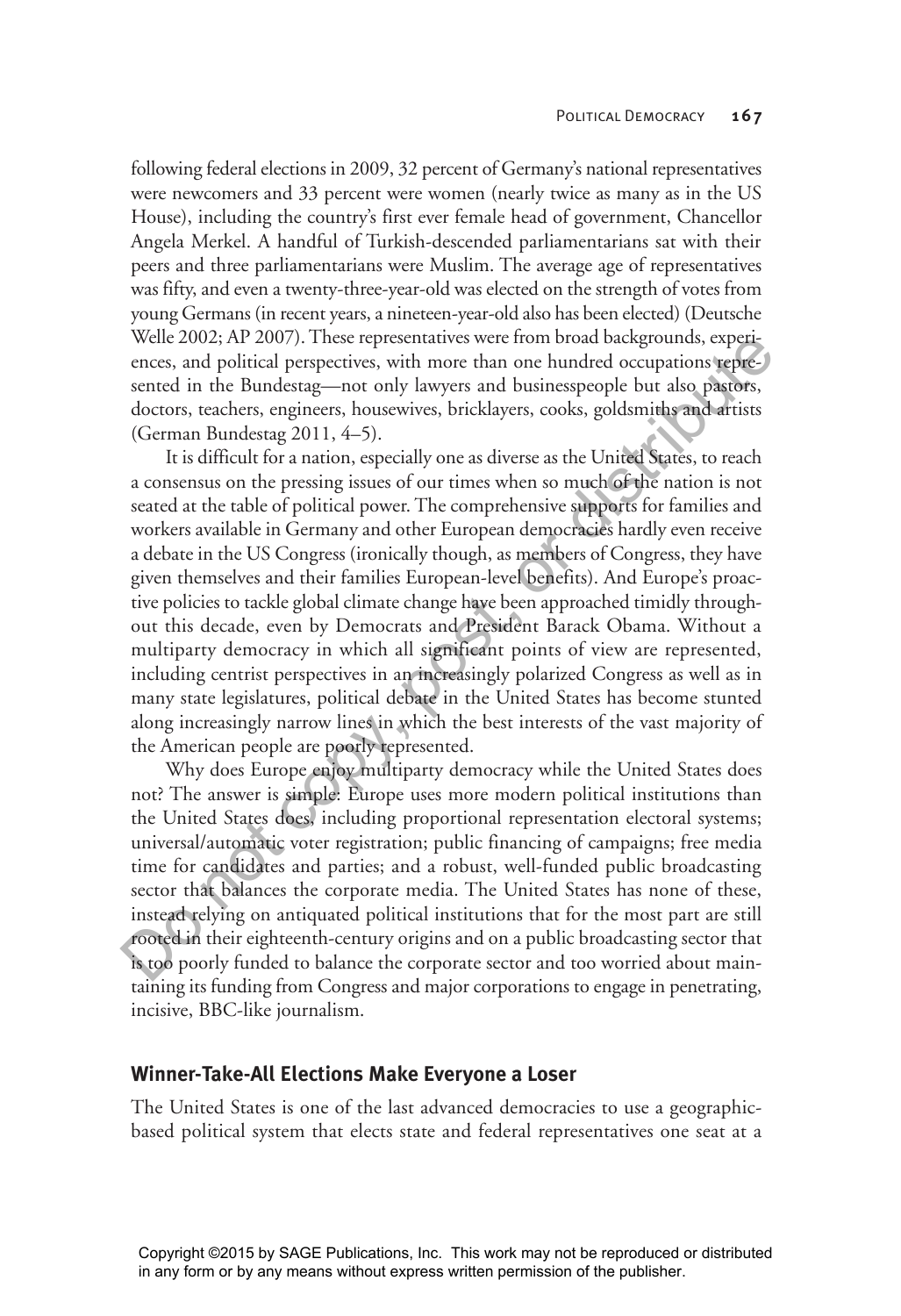time, district by district, and the only democracy to elect its chief executive in a hodgepodge of individual state contests that turns a national election into one dominated by a handful of battleground states. In the modern era, this winnertake-all system, as it is called, has produced a stark landscape of legislative districts—indeed, entire states—that are little more than one-party fiefdoms. As a result, unequal treatment based on where one lives is a recurring theme in America's antiquated political system, playing out in numerous ways that increasingly is undermining majority rule, contributing to political paralysis, and presenting major challenges for a nation as diverse as the United States in the twenty-first century.

Despite the excitement of the 2008 and 2012 presidential elections, the fact is, most elections in the United States are predictable snooze-fests. From election to election, typically three-fourths of races for the House of Representatives are won by lopsided landslide margins and over 90 percent by noncompetitive tenpoint margins. In 2012, incumbency protection and lack of competition ruled; even in the 2010 races for the House of Representatives, in which the House swung from Democratic to Republican control, only 12 percent of incumbents lost in November. For the vast majority of seats, political analysts can easily predict not only which candidate is going to win but even the margin of victory, because the districts are so predictable. State legislative races are worse yet. In 2012, 40 percent of the races had no candidate from one of the two major parties because the districts were so lopsided that it was a waste of time for one of the parties to contest the general election (McGlennon and Mahoney 2012). Most statewide contests for the Senate, governor, or the Electoral College vote for president were just as noncompetitive as the House or state legislative races. The winner-take-all system has rendered whole states as partisan strongholds, where one side wins most or even all the representation, and other points of view go unrepresented—that is why it is called *winner-take-all*. For most voters, the choice offered where they live is not that of a two-party system but whether to ratify the candidate of the lone party that dominates their district or state. ingly is underniming map any true, contributing to political paralysis, and pre-<br>energy is may in definement of the 2008 and 2012 presidential elections, the fact<br>is, most elections in the United States are predictable sn

Most American voters have been rendered superfluous but not as a result of partisan redistricting or incumbents drawing their own legislative district lines or even campaign finance inequities, the usual reasons cited. Recent research shows that in most states, liberals and conservatives live in their own demographic clusters, with liberals dominating in cities and along the coasts and conservatives dominating in rural areas and many suburbs. When those demographics cast votes via the single-seat, winner-take-all system, the vast majority of districts are branded either Republican red or Democratic blue before the partisan-line drawers even sit down at their computers and draw their squiggly district lines. And of course for statewide elections there are no district lines yet similar dynamics play out. That means election results mostly are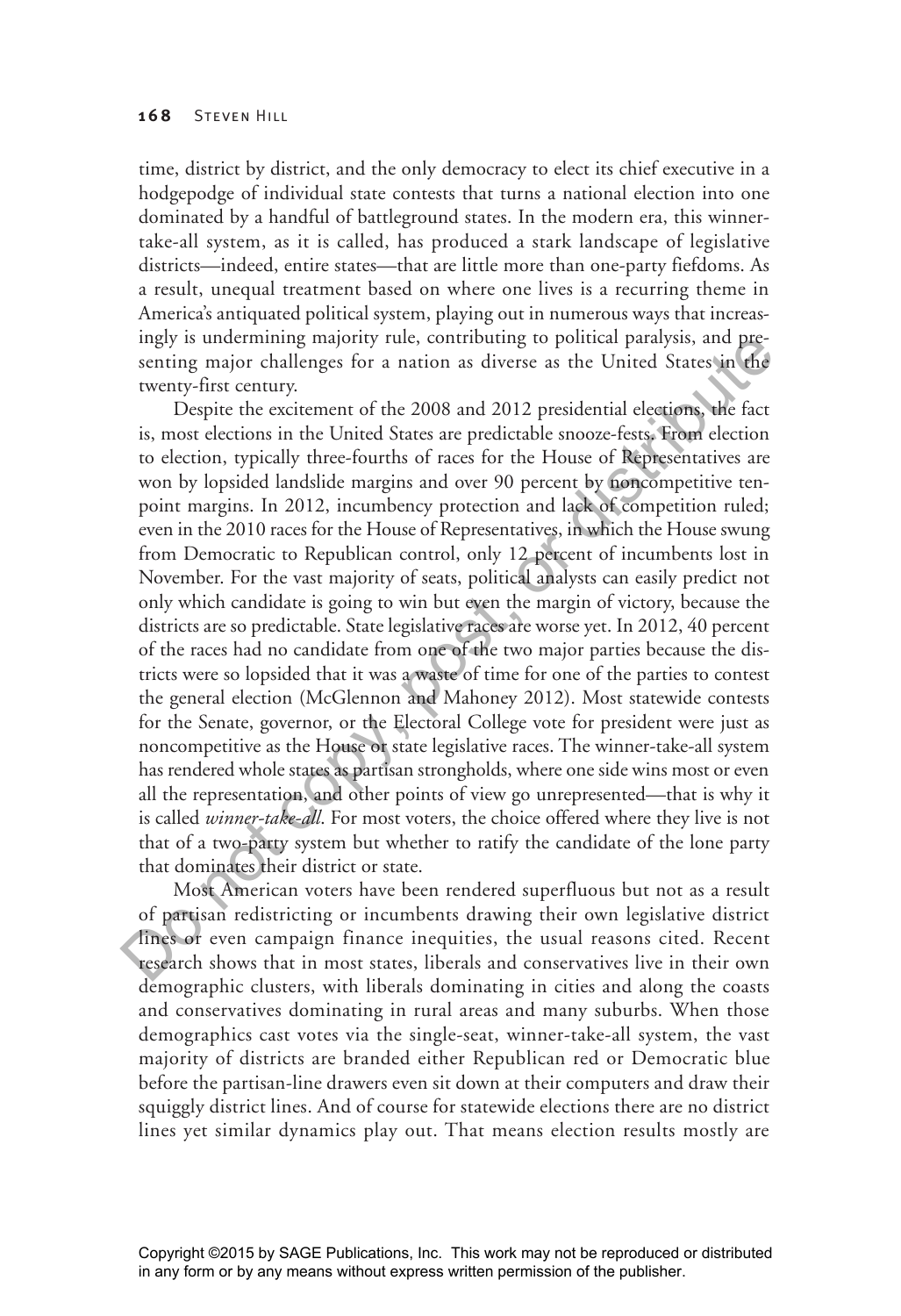by-products of partisan residential patterns (i.e., where people live), combined with the winner-take-all system. Redistricting reforms and campaign finance reform, while having their merits, will not greatly affect these fundamental challenges caused by America's eighteenth-century political system based on exclusively geographic representation.

Making matters worse, the winner-take-all electoral system exaggerates the adversarial nature of American politics, making the achievement of a national consensus on the most pressing issues more difficult. Winner-take-all breeds an adversarial "If I win, you lose" clash of opposing forces amid efforts by the winners to take all from the losers. *Purple America*—neither red nor blue—is smothered by the winner-take-all nature of the US system. With one side dominating whole regions and states, political monocultures have resulted where debate and discussion of innovative ideas have virtually ceased, leaving the two sides bunkered down in their regions like combatants in a political and cultural war that has become increasingly polarized and bitter.

Given America's winner-take-all dynamics, multiparty democracy is impossible, and that has additional repercussions. A broad spectrum of voters living in the same district and holding widely divergent views are expected to share a single representative, an increasingly impossible task in a modern pluralistic world. Without authentic representation, many people don't bother voting, so it is hardly surprising that voter turnout in the United States is one of the lowest in the world among established democracies. For the tens of millions of "orphaned voters" living in the opposite party's lopsided districts and states, there is literally nothing to vote for, even during exciting 2008 and 2012 presidential elections, or in the 2010 House races in which the majority was up for grabs. Only 39 percent of eligible adults voted in the 2006 House elections, which improved to about 57.5 percent in 2008 with the draw of a presidential election. Then turnout in House races declined again to about 40 percent in the 2010 midterm congressional elections, only to increase to 55 percent in the 2012 presidential election.<sup>3</sup> That is very low compared to other democratic nations; the United States is ranked no better than 140th in the world in voter turnout, trailing India, South Africa, Uganda, and Estonia in the world's rankings for national legislative elections.<sup>4</sup> consensus on the most pressing issues more dirticult. Whiner-tacke and breast posterantic consensus of the winner-take-all neare of the US system. With one side dominating whole to take all from the losers. *Purple Americ* 

But it's not just elections to the US Congress that are hurting American democracy. Our presidential elections suffer from problems similar to those of the House and Senate; that is, the system is geography based, resulting in a stark lack of competition in nearly all states and regional balkanization. The vast majority of voters live in locked-up states, which, as we saw in 2000 and 2004, produced a presidential election decided by small swathes of undecided swing voters in a handful of battleground states such as Florida and Ohio. The 2008 presidential election, occurring during a time of economic crisis and to replace an unpopular Republican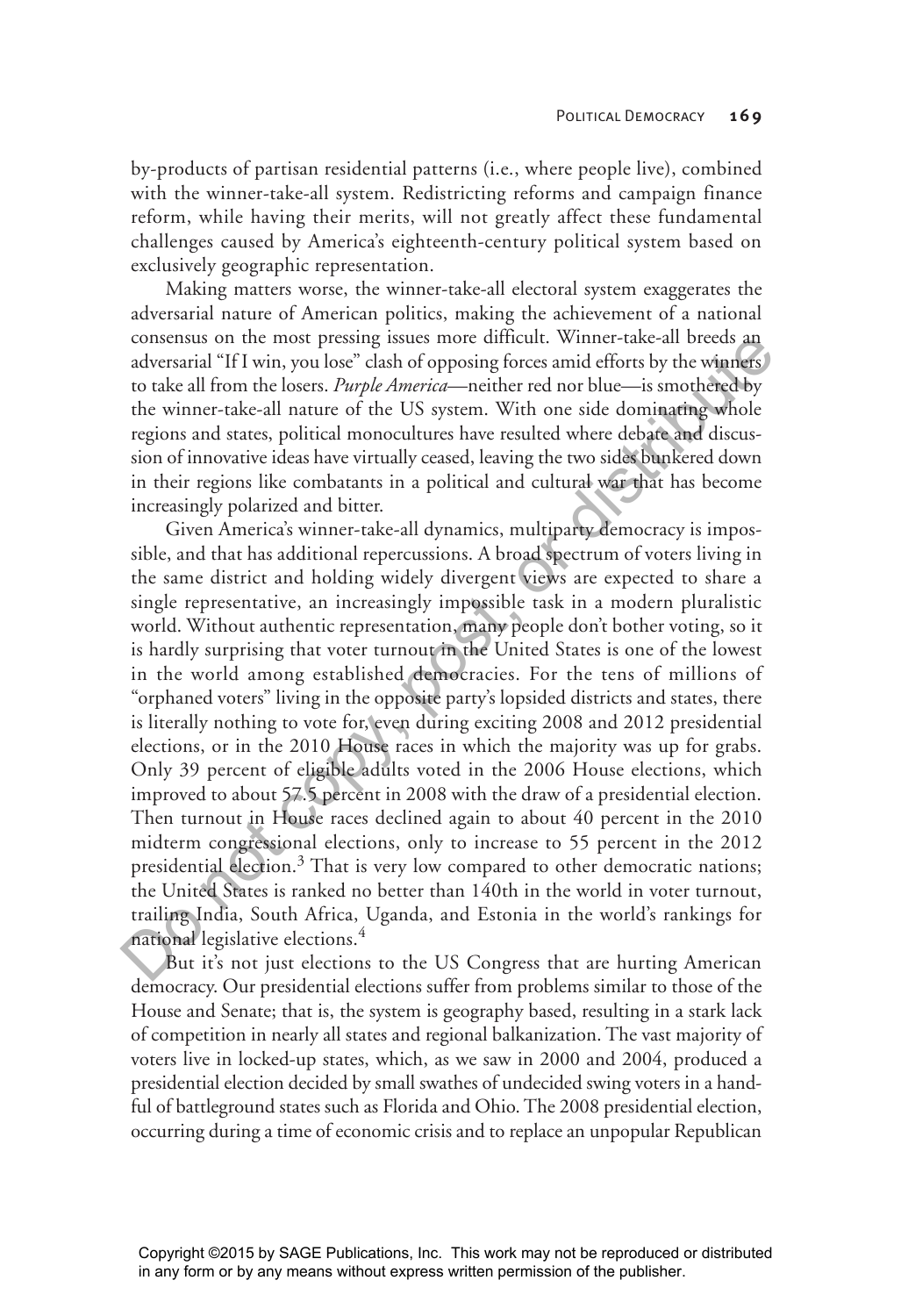president, saw a few more states in play, as did the 2012 presidential election when about ten states were swing. But the vast majority of states were still Democratic or Republican strongholds. In most states, the candidates don't actively campaign or spend any of their billion-dollar war chests since everyone knows well in advance who will win there.

Differential treatment based on where one lives plays out in alarming ways in both the Senate and the Electoral College. Both are structured to give low-population, predominantly rural states more representation per capita than higher-population states (in the Senate, each state has two Senators regardless of population; in the Electoral College, each state has a number of electors equal to its number of Senators and House members). Political scientists Frances Lee and Bruce Oppenheimer have shown that electing two senators from each state, regardless of population—a legacy of the deal struck by the constitutional founders so that the slave-owning states would join the fledgling nation—has had the effect of disproportionately favoring the low-population states when it comes to representation of interests, policy, federal spending, and even leadership positions in the Senate (Lee and Oppenheimer 1999). And because these states tend to be the most conservative in the country, that representation quota has allowed for the Republican Party's overrepresentation in the Senate in most elections since 1958 (Lee and Oppenheimer 1999; Winger 2007a). It's like having a foot race in which one side starts ten yards ahead of the other. During the federal appropriations process, that has resulted in Democratic blue states, such as California, New York, New Jersey, and Illinois, heavily subsidizing GOP red states, such as Alabama, Mississippi, Alaska, and North Dakota. Billions in blue-state tax dollars end up in red-state pockets. It turns out that the most conservative states benefit from the types of redistributive government programs that American conservatives usually disdain (Tax Foundation 2005).<sup>5</sup> preconuntanty rural states more representation per capita than in negar-population<br>factor. (in the Senate, each state has two Senators regardless of populations; in the<br>Electoral College, each state has a number of elector

But it is not just federal spending that is affected by the malapportioned Senate and its antimajoritarian tendencies. In recent years, conservative senators from low-population states representing a small segment of the nation have thwarted or slowed down many policies despite a healthy majority of Americans supporting those positions: health care reform, financial industry reform, gun control, campaign finance reform, global warming, labor law, paid parental and sick leave, the pullout of troops from Iraq and restrictions on war funding, huge subsidies for oil companies, and raising automobile mileage standards to a level long ago reached in Europe and Japan. One of the increasingly severe roadblocks in the unrepresentative Senate is its use of various arcane rules that further undermine majority rule. None of these is more arcane than what is known as the *filibuster*, which requires sixty out of a hundred senators to agree to stop endless debate on a particular piece of legislation before the full Senate may vote. The filibuster allows a mere forty-one senators representing a fraction of the nation's population to stymie what the majority wants.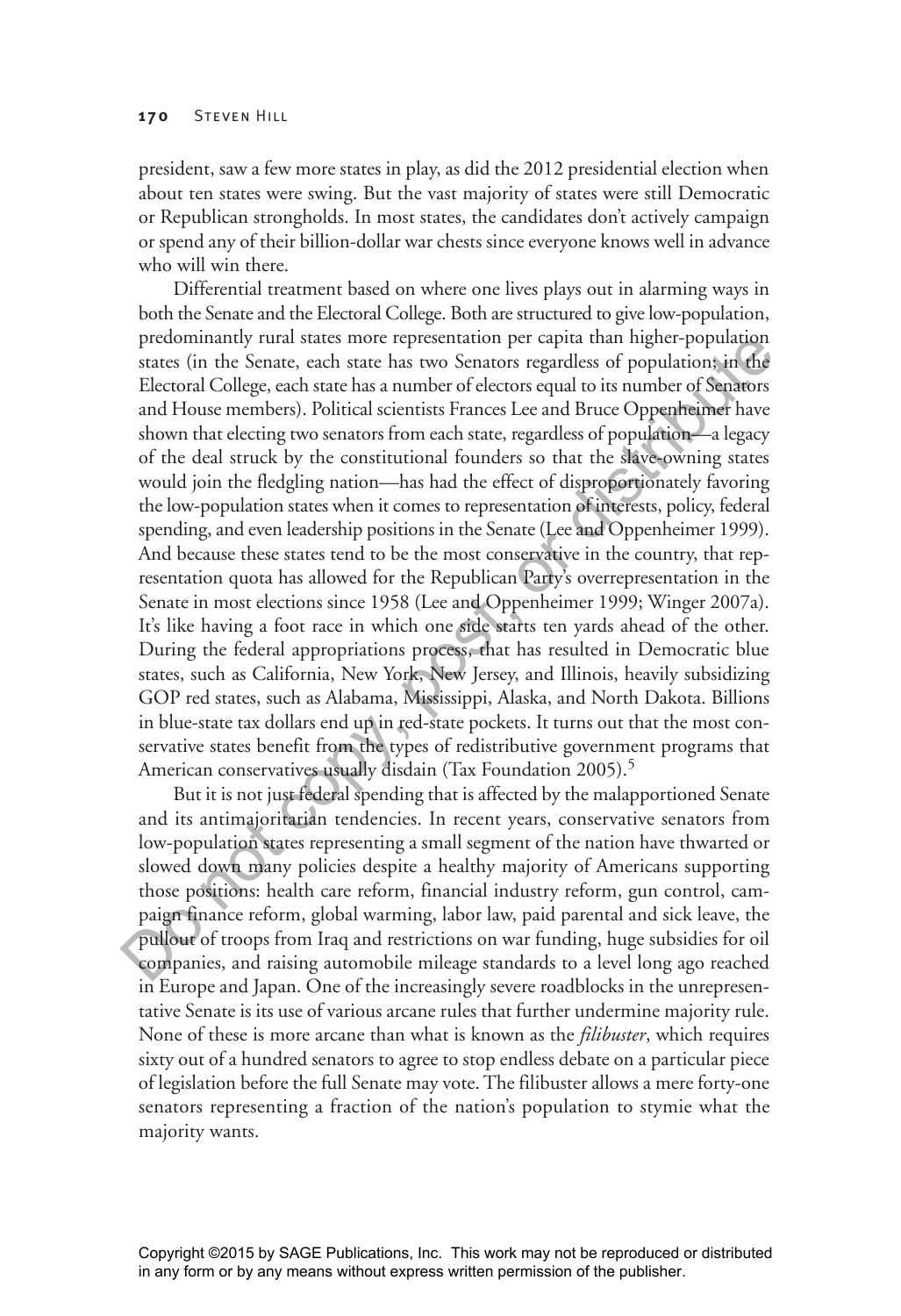The filibuster used to be a tactic used sparingly—a half-dozen times per year during the tumultuous 1960s—but since President Obama's election, the Republican minority in the Senate has used the filibuster as a regular tactic, and when the Republicans had a Senate majority in the early 2000s, the Democratic minority similarly escalated the use of the filibuster. Perversely, the 41 Republican senators regularly mounting filibusters represent barely a third of the nation's populace yet through the filibuster have been able to strangle any legislation favored by senators representing the other two-thirds. The resulting paralysis and gridlock has undermined both majority rule and the Senate's credibility (Smith 2009). These antimajoritarian tendencies of the Senate have plagued the United States for a long time; in fact, they are widely blamed for perpetuating slavery for decades (Dahl 2002; Weingast 1998). Two of America's most influential and important founders, James Madison and Alexander Hamilton, opposed the creation of the Senate because of its antidemocratic tendencies and its "unjustifiable limit on national majorities" (Dahl 2002).

The situation with the Electoral College is similar. Low-population states, which usually are conservative, have more electoral votes per capita than the midsize and high-population states, which in turn gives an edge to election of Republican or conservative presidential candidates. And because the president appoints and the Senate confirms nominees to the US Supreme Court and to lower federal courts, this conservative bias is built into American courtrooms as well. Republican Supreme Court justices have had a solid majority for years on the high court, despite the nation not being majority Republican.<sup>6</sup>

Thus, a *representation subsidy* for low-population, conservative states is hardwired into all three branches of government. Overrepresented conservatives long have led the country in directions that are unsupported by a majority of Americans. The US political system, originally created for a sparsely populated, eighteenthcentury agrarian society led by wealthy slaveholders, with voters numbering no more than two hundred thousand propertied white males, is inadequate for a diverse, sprawling, free-trading, high-tech nation of 300 million people in a twentyfirst-century world. Without a major overhaul of its most basic constitutional structures, the American political system may be unable to effectively address many of the major policy challenges facing the country. twored by sentors representing the other two-finits. In existing paralysis and<br>didok has undermined both majority rule and the Senate's credibility (Smith)<br>2009). These antimajoritarian tendencies of the Senate have plague

#### **Democracy, European-Style**

In Europe, on the other hand, proportional representation electoral systems have produced better representation, more electoral competition, and much higher voter participation rates because more voters actually have viable political choices representing a range of views that appeal to them. Political parties from across the political spectrum are able to compete for voters' sympathies and win their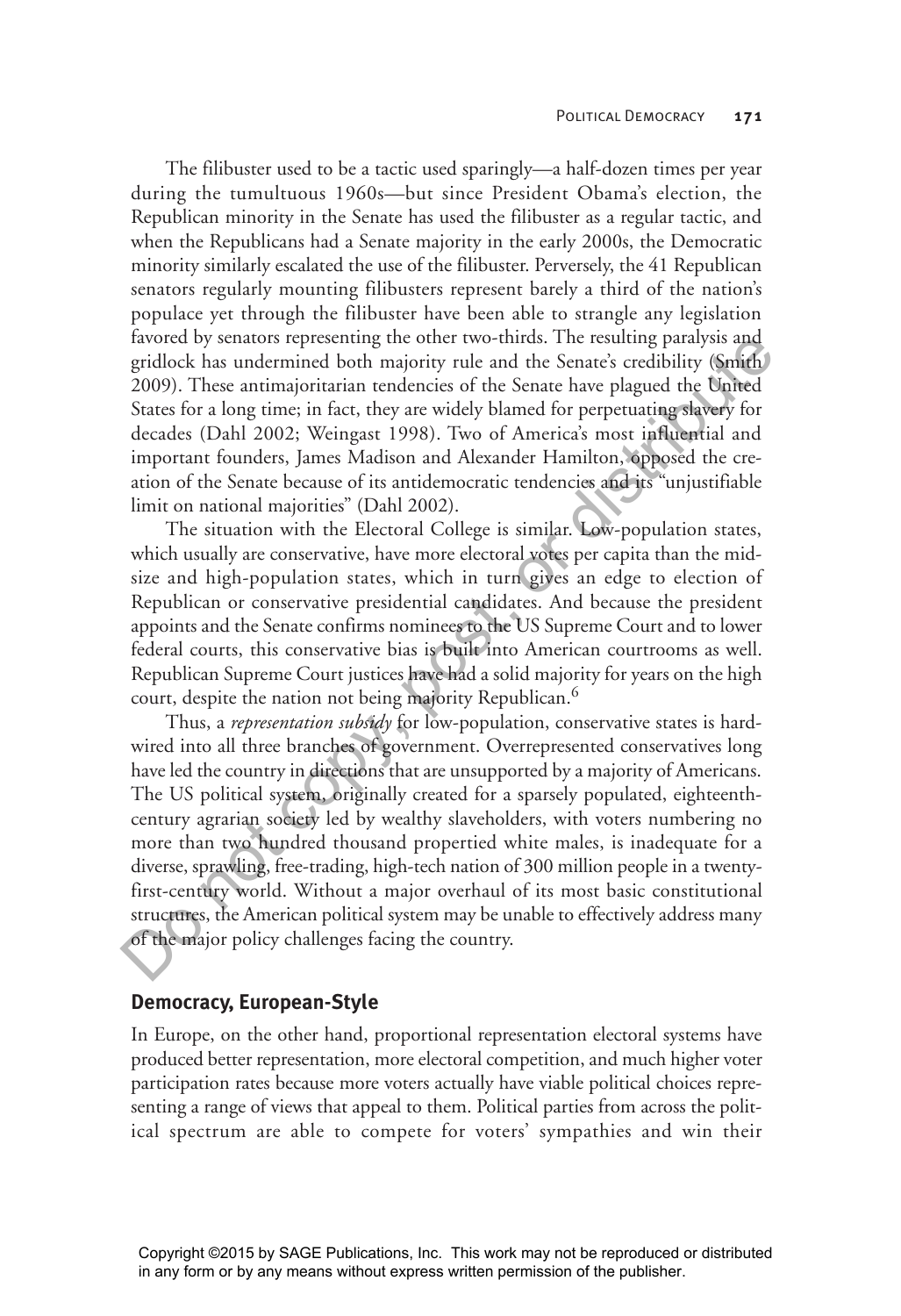proportionate share of seats in the legislatures. There are few safe seats or locked-up regions; everywhere is competitive, and even minority points of view can win representation in parliament. That's because under PR, as *proportional representation* is sometimes called, a political party receiving 10 percent of the popular vote wins 10 percent of the legislative seats instead of nothing, and another political party winning 60 percent of the vote wins 60 percent of the seats instead of everything.<sup>7</sup> Representatives are elected from multiseat districts instead of one-seat districts, making it possible for conservatives to win seats in liberal to progressive areas (like cities) and for liberals and progressives to win representation in conservative areas. This substantially reduces regional balkanization and partisan polarization. Minor parties and independent candidates can win their fair share of representation, too.

In the United States, minor parties are discriminated against with byzantine ballot access laws and various dirty tricks played by the two major parties. But Europe's PR systems allow minor parties to compete on a more level playing field, and minor parties are valued for the constructive role they can play in a robust and confident democracy. These small parties often act as the laboratories for new ideas, challenging and stimulating voters, the media, and the major parties to think outside the conventional political box. Multiparty democracy creates dialogue between the political center and the margins, which in the short run can sound noisy and untidy but in the medium and long terms allows a much fuller airing of the issues and an inching toward national consensus.

European democracies recognize the importance of this dynamic, so minor parties are encouraged, just like the major parties, with public financing of campaigns, free media time for campaigning, and inclusion in televised debates. But only the use of proportional representation allows smaller parties to win their fair share of seats. As the French political scientist Maurice Duverger observed half a century ago, the US-style, winner-take-all electoral system using one-seat districts and plurality voting tends to result in a two-choice–two-party political system and is notorious for preventing minor parties and independent candidates from winning (Duverger 1954). So, not surprisingly, minor party and independent candidates in the United States are hardly ever elected at any level of politics. Out of 535 seats in the Congress, minor parties held none and independents held two following the 2012 elections; with more than 7,300 seats in state legislatures, minor parties held only seven seats (six of them by the Progressive Party in Vermont) and independents held 22 seats, for a total of 29 non-major two party officeholders following the 2012 elections.<sup>8</sup> That was the highest number since 1942, yet as FairVote executive director Rob Richie has commented, "Lightning strikes more often than that." making it possible for conservants to win seats in liberal to progressive areas (live<br>alities) and for liberals and progressives to win representation in conservative areas<br>This substantially reduces regional balkanization

With a much fuller marketplace of political parties and their ideas to generate voter interest, and with no balkanized, one-party districts and regions where only one party prevails, it is not surprising that Europe's multiparty democracies lead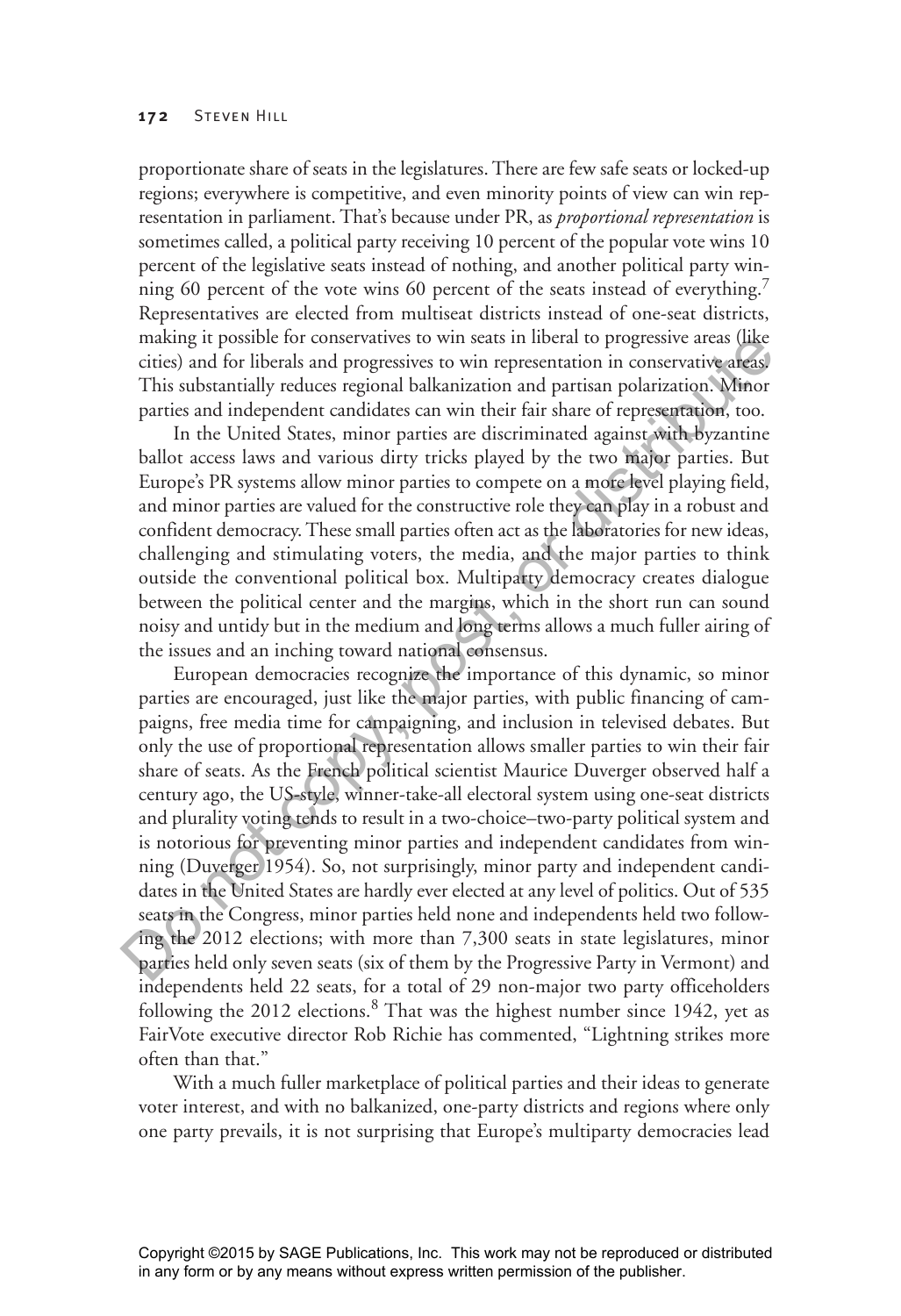the world in voter turnout. Some nations have double the turnout of the United States, with Malta (93 percent), Luxembourg (90 percent), Belgium (89 percent), Denmark (88 percent), Sweden (85 percent), Austria (82 percent), Norway (76 percent), Netherlands (75 percent), Italy (75 percent), Germany (71 percent), Ireland (70 percent), Spain (69 percent), Finland (67 percent), United Kingdom (66 percent), and Slovenia (65 percent) leading the way (Institute for Democracy and Electoral Assistance 2013). Multiparty hustle and bustle have fostered more spirited debate and increased voter engagement to a degree that has been impossible in the United States.

PR also tends to elect a far greater percentage of women to legislatures. The major reason for this is that women are more likely to run and voters are more likely to vote for them when there is more than one seat to fill. In US state legislative elections, for example, women tend to win seats in significantly higher percentages in multiseat districts than in one seat districts (Tremblay 2007). In addition, PR systems, especially list systems, give women additional leverage to demand that political parties add more females to their lists of candidates. Greater representation of women is important not only from a fair representation standpoint; various studies have shown a strong correlation between profamily policies enacted by legislatures and the number of women elected to those legislatures (Lijphart 1999). In Europe, the presence of more female legislators has brought more focus on family policies, as well as contributed to a distinctly European outlook that forms the core of its social capitalist values. With women's representation in the US House still stuck at 18 percent and 20 percent in the Senate—seventy-eighth in the world— Sweden leads the way with 45 percent of seats held by women in its national parliament, followed by Finland (42.5 percent), Norway (40 percent), Denmark and the Netherlands (39 percent), Belgium (38 percent), and Spain (36 percent).<sup>9</sup> spirited detailed and increase on the measure of the main of a degree that has been impossible in the United States. The angior reason for this is that women are more likely to run and voters are **more likely** to cover fo

Germany presents an interesting laboratory for measuring the impact of electoral systems on women's representation, since it uses both a US-style districtbased, winner-take-all method to elect half of its parliamentarians and a PR method to elect the other half.<sup>10</sup> The result: Women win about 13 percent of the winnertake-all seats—about the same as in the United States—and about 46 percent of the PR seats, for an overall total of 33 percent. Other nations using this *mixed member* system, such as New Zealand, Italy, Russia, and Japan, also see two to three times as many women elected to the PR seats as to the winner-take-all seats.

European democracies also have led the way in electing young people to national parliaments. In addition to Germany, Sweden has also elected a nineteenyear-old in recent years. In Europe's PR democracies, many countries have seen twenty-somethings from both the left and the right elected to their national parliaments. Political parties have incentive to broaden their appeal by including young people on their lists of candidates, who then reach out to and mobilize youthful voters. But in the United States we are missing out on opportunities to incorporate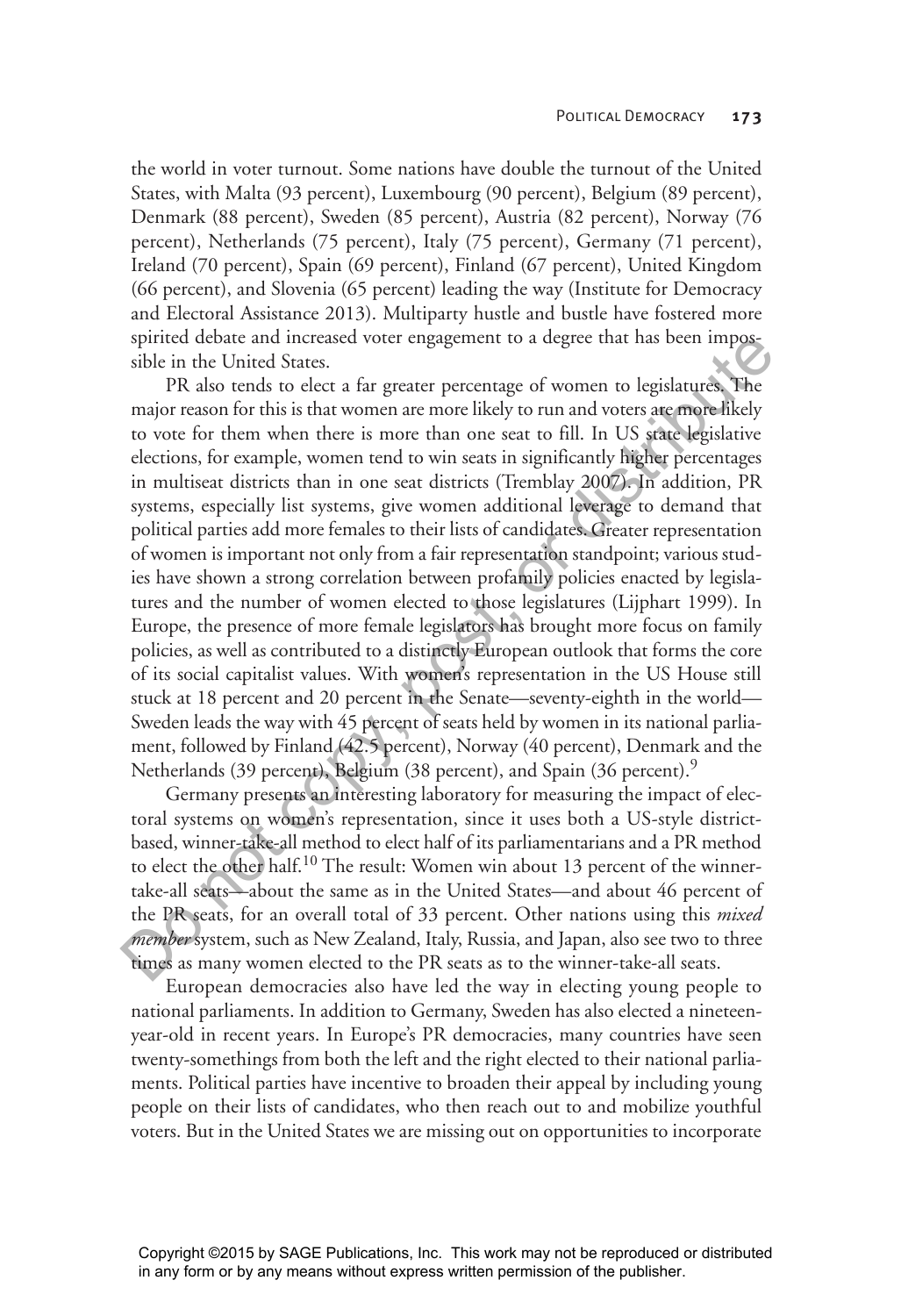young people with their distinctive and refreshing perspectives into the fabric of American politics; electing one seat at a time doesn't lend itself to including young people as candidates.

The groups that so far have had unimpressive political representation in Europe have been ethnic and racial minorities. Racial and ethnic representation has lagged not only because of discriminatory attitudes but also because historically, European countries have had small racial and ethnic minority populations. As these populations have increased, they have begun making electoral inroads by winning representation in federal and state parliaments in Germany, the United Kingdom, Sweden, the Netherlands, Denmark, Switzerland, and elsewhere. While America has elected a lot more minority representatives than European nations have, the 19.5 percent of House members and 6 percent of Senators that are racial and ethnic minority are for a national population that is *one-third* minority, compared with minority populations in Europe of around 10 percent or less. So while at first glance the United States seems to be a much better example of fairer multiracial representation, in fact America has as large a gap in the ratio of ethnic and racial representatives to population as do most European democracies.

Europe's diversity of representation—in partisanship, gender, age, and increasingly ethnicity—only has been possible because of the use of proportional voting methods. Europe's democracies have a much greater ability to field a broader range of candidates who have a real chance of being elected and who talk about a greater breadth of issues. Those features attract more voters to the polls. But in America's archaic winner-take-all democracy, the connection between voters and candidates largely has been severed because most candidates are still older white males who run in lopsided partisan districts where they don't even need to campaign to win reelection. However much the American people may yearn for more choices on election day, America's winner-take-all duopoly prevents the rise of new political parties and new types of leaders that can fill this void. populations have mereased, they have began making electron inroads by winning<br>persentation in federal and state parliaments in Germany, the United Kingdom<br>Sweden, the Netherlands, Denmark, Switzerland, and elsewhere. Whil

Europe's use of proportional voting systems ensures that all significant points of view win a seat at the table. Moreover, voters win representation on the basis of what they *think,* not where they *live,* an increasingly valuable foundation for representation in this modern, mobile, pluralistic world. In the antiquated US-style winner-take-all democracy, next-door neighbors can have opposite political opinions, but only one of them can win representation, fostering "If I win, you lose" adversarial politics. But in Europe's multiparty democracies, the goal is to give everyone representation, no matter where they live, and bring all sides to the table, where they can hash out a consensus.

## **Impact of Europe's Democracy on Policy: Consensus Versus Exclusion**

It is not just in better representation and more robust political discourse that Europe's multiparty democracies outshine America's two-party duopoly.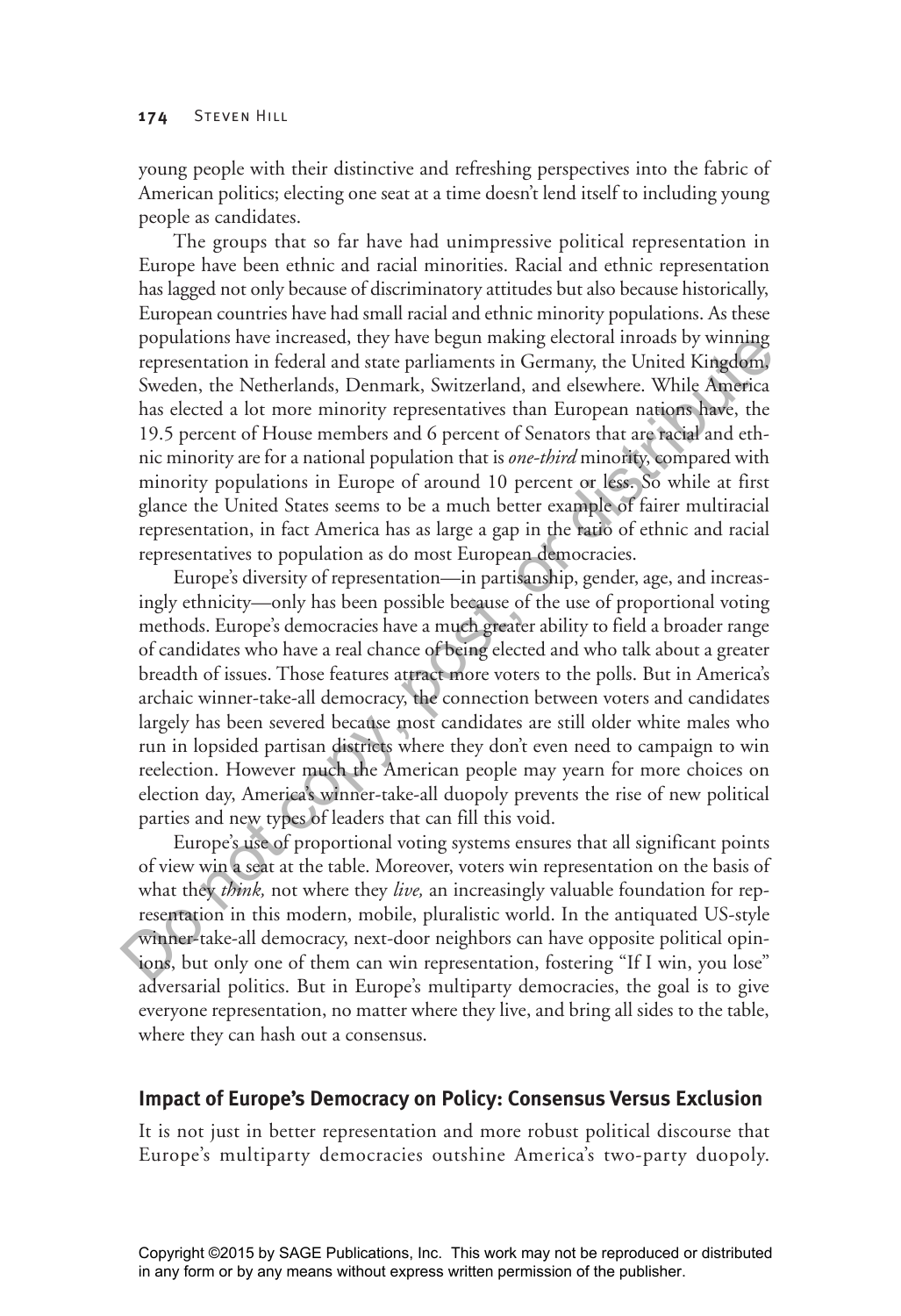Research also has demonstrated that proportional voting systems produce legislative policy that is more responsive to the desires of the populace than winnertake-all systems.

Professor Arend Lijphart from the University of California, San Diego, reviewed performances of thirty-six countries, classifying them into *majoritarian* and *consensus* democracies, proxies for winner-take-all and proportional democracies, respectively. He concluded, "The consensual democracies clearly outperform the majoritarian democracies with regard to the quality of the democracy and democratic representation." They also are more likely to have enacted comprehensive supports for families and individuals, have a better record on the environment, on macroeconomic management, and on controlling violence and putting fewer people in prison (Lijphart 1999). When political scientists John Huber and G. Bingham Powell compared nearly two dozen western democracies that used either a proportional or a winner-take-all electoral system, they found that policy passed by governments elected by PR were more responsive to the desires of the populace (Huber and Powell 1994; Powell 2000).

Some US defenders have criticized European democracies as being too paralyzed by attempts to achieve this consensus. But Europe, with its social capitalism founded on the bedrock of a pluralistic representative democracy, has pulled even with and even surpassed the United States in many health care, social, economic, energy, and transportation categories. Yes, European governments have clear problems and faults and sometimes resemble debating societies. And unquestionably, the big challenge facing Europe today of how much its various member states should unite into a federalist state on the continental level has tested their political systems. But even in the midst of that challenge, most of Europe's national democracies have continued working remarkably well. the magnotration democrates with regard to the quality of the democratic representation." They also are more likely to have enacted completent, son macroeconomic management, and on controlling violence and purtuge fewer si

Not surprisingly, given the considerable defects of the peculiar, antiquated US political system, few of the world's democracies have copied it. Not many countries have adopted our district-based, winner-take-all system to elect their legislatures, and no countries have copied our malapportioned Senate or our flawed Electoral College method for electing the president. For those not steeped in the mythologies of the American system, the defects of the geographic-based political system and its outdated eighteenth-century practices are too large to ignore. Instead, most new democracies have copied the political institutions of western Europe and created multiparty democracies.<sup>11</sup>

## **The Infrastructure of Political Communication**

Besides multiparty democracy founded on the bedrock of proportional representation, another crucial component to consensus building and a thriving democracy is the means by which average citizens and voters receive information and news. In the modern age, four types of communication infrastructure are necessary to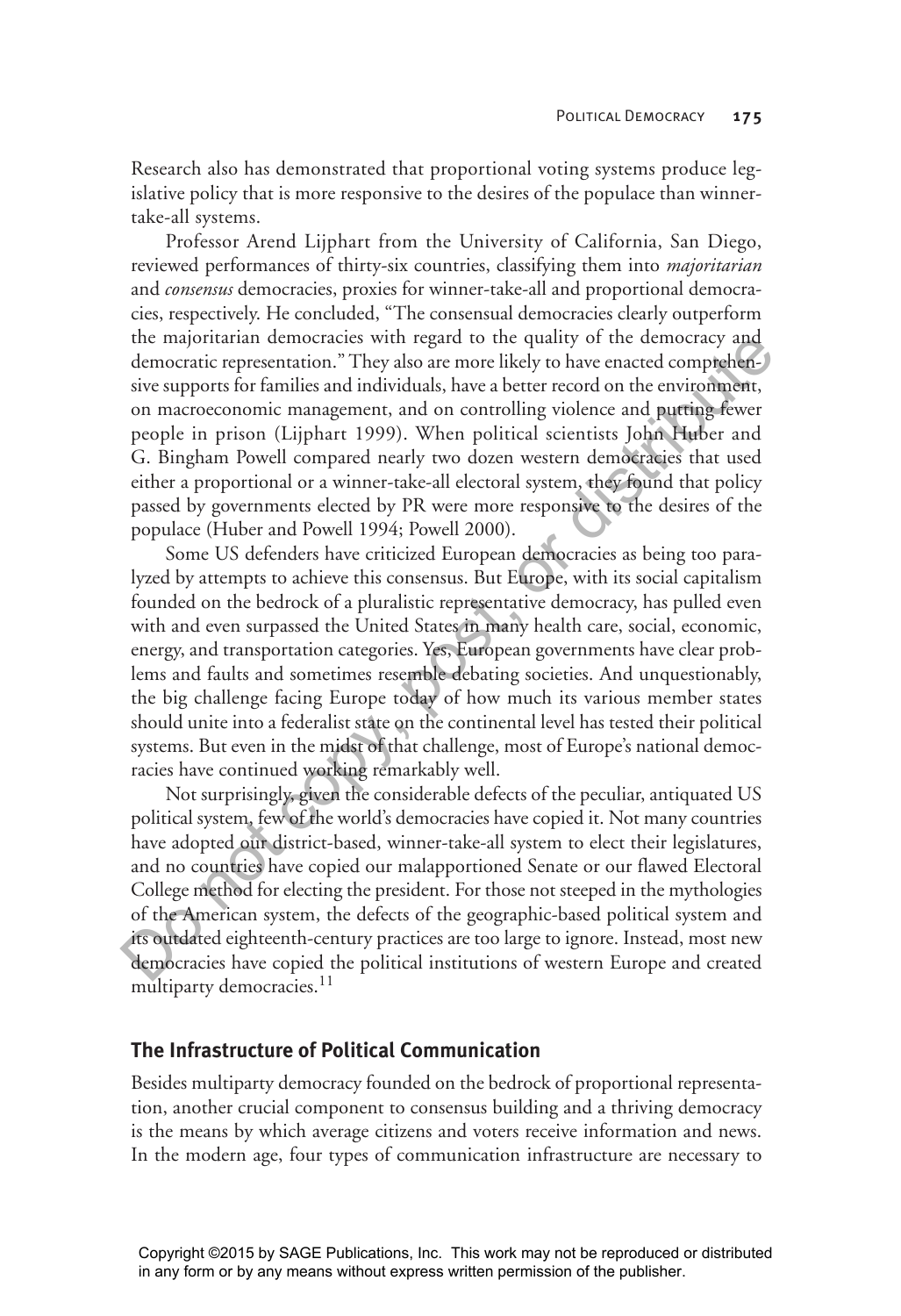#### **176** STEVEN HILL

foster a vigorous democracy and robust political debate: a healthy public broadcasting sector that acts as a balance to the profit-driven corporate media, free media time for candidates and parties, some degree of public financing of campaigns, and affordable and widespread access to high-speed broadband Internet. Most European democracies outstrip the United States in all of these areas.

Nearly all European democracies award public financing of campaigns to all political parties that achieve a minimum threshold of the vote, typically 1 percent or so. Giving public money to a party with so few votes is completely alien to the American way of thinking, but in Europe a dramatic difference in philosophy exists. European democracies try to encourage political debate and a free marketplace of ideas as part of its consensus-seeking process. By publicly financing campaigns, European democracies provide all candidates and parties with sufficient resources to communicate with voters. That allows lesser-funded candidates and parties to challenge ones that are better-funded and to raise issues that stir real debate, which spurs voter engagement.

In addition to giving public money to candidates and political parties, another essential component of a flourishing multiparty democracy is the generous provision of free radio and television airtime for political parties and candidates. Broadcast media are the greatest expense of any candidate or party's campaign, especially in the biggest and most important races, so this is a valuable contribution to the quest for leveling the playing field and fomenting robust political debate and consensus seeking. Free media time on both TV and radio is awarded to all political parties that achieve a minimum threshold of the popular vote, typically 1 percent or less, with the bigger parties awarded more airtime. Ad slots last from five to ten minutes in length, considerably longer than the thirty-second sound bites in US political ads. This permits a more substantive presentation of the party's issues and positions. or so. Giving pluble money to a party with so few votes is completely altern to the<br>Smerican way of thinking, but in Europe a dramatic difference in philosophy<br>exists. European democracies try to encourage political debate

But in the United States, the Democrats and Republicans enjoy a duopoly that they wish to preserve. So the two major parties go out of their way to prevent voters from hearing other points of view. Not only is public financing of campaigns rare on the American political landscape, but free media time for candidates and parties is virtually non-existent and the state bureaucracies controlled by the two major parties discriminate against and even harass minor parties with draconian ballot access laws and other tactics.<sup>12</sup> This loss of political debate and stifling of new ideas is one of the most insidious downsides to America's privately financed campaigns and two-party duopoly. In the absence of public financing or free airtime, running for public office in the United States is extremely expensive, a situation that has allowed wealthy interests as well as the corporate media to become gatekeepers of candidates' viability. Particularly for the bigger races like president, governor, and US Senate, broadcasters maintain a de facto *boardroom primary* in which successful candidates are vetted by media gatekeepers, as well as by big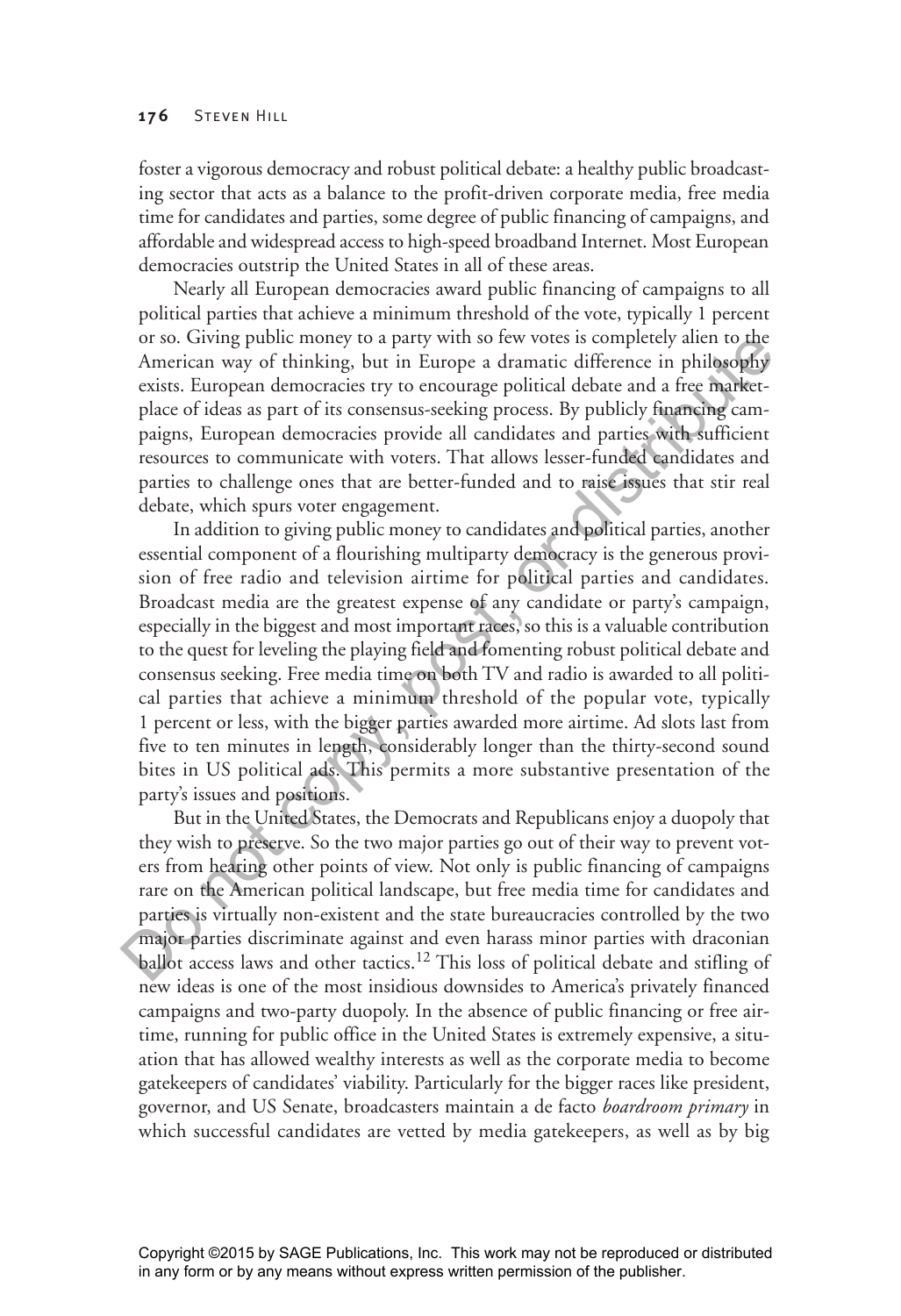campaign donors. The media gatekeepers also have a veto over which issues will be discussed during the electoral season (Hill 2012).

Moreover, various studies have demonstrated that corporate broadcasters have developed a habit of severely restricting political coverage (Falk and Aday 2000; Campaign Legal Center 2000) and shortened the length of the political sound bite heard on the news to eight seconds (Ruskin 2000). This severely cramps the parameters of political debate.

Various media institutions in Europe also differ substantially from those in the United States, with dramatic consequences. European democracies also have corporate broadcasters, but they also have many more politically diverse media and communication outlets that have fostered a flowering of public opinion, debate, and analysis. In particular, Europe enjoys the benefits of more robust public television and radio networks, as well as a cornucopia of numerous daily newspapers with editorial slants from the right, left, center, center-right, center-left, far left, and back again. Europe's public broadcasting sector is more omnipresent and influential, and for a very simple reason—it is more generously funded. Public broadcasters such as the British Broadcasting Corporation (BBC), France's TFI, Germany's ARD, and Italy's RAI benefit from an annual budget of fifty to ninety dollars per capita, compared to only three dollars per capita for American public broadcasting (McKinsey and Company 2004). Various meata institutions in Europe asso direct substantially from those in the<br>mate States, with dramatic consequences. European democracies also have one-<br>porate broadcasters, but they also have many more politically d

Nearly as important as the level of funding is the *mechanism* of public funding. In the United States, public broadcasting is funded primarily by budget allocations from Congress and donations from corporations. Public broadcasting must be careful not to bite the hands that feed it. But in Europe, many of the public broadcasters are funded by mandatory public subscription fees, with all households required to pay a monthly fee of approximately fifteen dollars (about \$180.00 per year). This gives these media outlets their own funding base, which is mostly independent of the government's mood swings. That in turn allows them to display a level of journalistic independence that American public broadcasting can only dream about.

Finally, in the Information Age in which an informed citizenry is enhanced by its access to the democratizing aspects of the Internet, broadband access and penetration in Europe remains much greater than in the United States. Europe's highspeed connections are about half as expensive as America's and lightning fast in comparison, which is ironic since the United States used to lead the world in this category (Luce 2013). When combined with a more robust public broadcasting sector, these diverse information and media sources in Europe play an integral role in the political and cultural landscape. They establish a tone and quality that the corporate broadcasters have to compete with. Enacting European-style publicly financed campaigns, free media time, better-funded public broadcasting and more affordable and faster Internet service would greatly open up American democracy to new voices and new ideas that would engage more voters.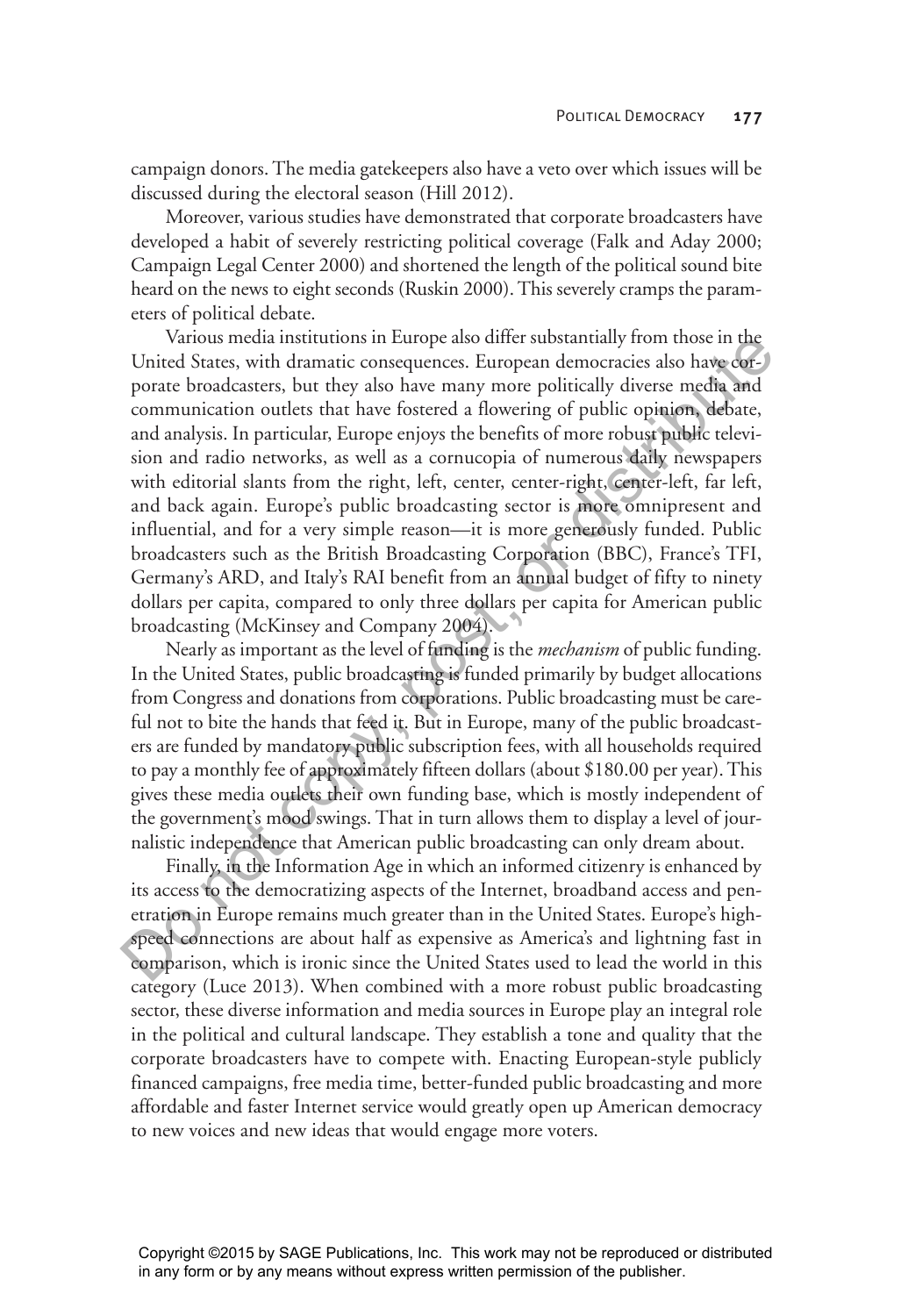## **Civic Literacy: Making Democracy Work**

The robust and comprehensive nature of European media and communications institutions, when combined with public financing, free media time for campaigns and parties, universal/automatic voter registration, and proportional representation electoral systems, contribute to a greater degree of what political scientist Henry Milner has called "civic literacy"—the knowledge and capacity of citizens to make sense of their political world. Societies with high degrees of civic literacy are ones in which the people show an ability not only to be conversant in the politics and issues of the day but also to identify the impacts that specific policy options will have upon their own interests and those of their community. Milner's thesis is built on Robert Putnam's widely discussed *social capital*, but Milner went beyond Putnam to draw greater attention to the impact of political institutions and the media and to show how civic literacy underpins effective democracies, economic performance, and social justice (Milner 2002; Putnam 2000). Various studies have demonstrated that the peoples of Europe are among the most educated and informed in the world, not only about their own domestic politics, but also about international affairs. Americans, on the other hand, consistently perform near the bottom of these measurements.<sup>13</sup> Europe's greater level of civic literacy compared to the United States is greatly enhanced by its better-equipped political and media institutions. in which the people show an ability not only to be conversant in the politics and<br>issues of the day but also to identify the impacts that specific policy options will<br>are upon their own interests and those of their commun

# **Challenges to European Democracy**

While the European democracies are well equipped for consensus building and policy formation, unquestionably a continent of half a billion people has significant challenges to deal with in the years ahead—all the more so in the wake of the recent economic crisis, which magnified the shortcomings of European democracies and forced issues of greater political and economic integration onto the table. Not all the European nations always live up to the high standards described above. In France, the print media are known for being too cozy with the power structure, and some of the most powerful media groups had links to the administration of President Nicolas Sarkozy (Scalbert 2007). Major political parties in France have been wracked by scandals over campaign finance and tax evasion in recent years. As their economies struggle to recover from the eurozone crisis, some political parties in Spain and Greece have become mired in corruption and tax evasion scandals. Italy's longtime prime minister Silvio Berlusconi remains a glaring affront to democratic standards. Media magnate Berlusconi had gobbled up nearly all the private television media in Italy and then used that resource as a stepping-stone to a successful political career. Then, as prime minister, Berlusconi also oversaw the Italian public broadcasting sector, giving him unprecedented influence over nearly all televised media in Italy. That is not how civil society is supposed to work in a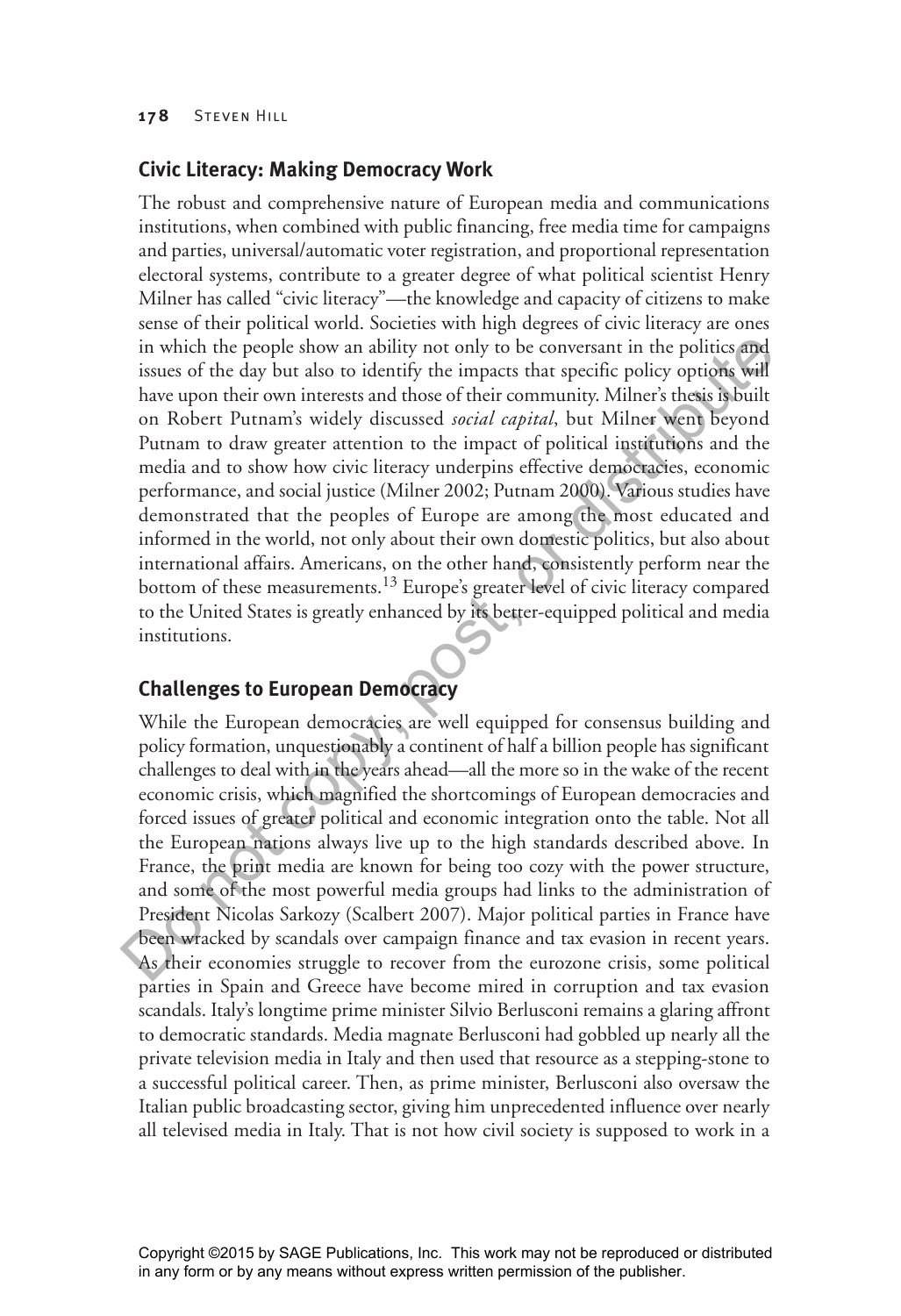representative democracy. In the face of such crises and the inability of many European governments to get their economies growing again in the aftermath of the Great Recession, it is not surprising that citizens across much of southern and eastern Europe are expressing dissatisfaction with the functioning of their national democracies (Eurobarometer 2012, 52–53).

But despite these shortcomings, Europe's democracies are far from broken. Consider Italy, which has long been treated by US critics as the poster child of struggling European democracy. The constantly collapsing coalition governments in Italy in the post–World War II period have provided steady fodder for finger-wagging lectures from the *New York Times,* the *Washington Post,* and the like. But it is rarely noted that Italy has enjoyed enough stability within its instability to have the eighthlargest national economy in the world and a high standard of living. Other nations occasionally have had difficulties forming coalition governments, with Belgium taking a record 541 days to swear in a government following the June 2010 elections. Nevertheless, any political turmoil in most of the European multiparty democracies has not prevented them from prospering or enacting Europe's unique brand of social capitalism and workfare supports for families and individuals, which, on the whole, have continued to work remarkably well, even during a time of economic crisis. Most of the criticisms leveled at European democracies—"they lead to weak coalition governments" or "they elect fascists and neo-Nazis" or "they produce weak welfare states in which nobody works" and, paradoxically, "everyone pays high taxes"—turn out to be overhyped exaggerations and stereotypes. ging turopean democracies—the constantino parameters in the post-World War II period have provided steady fodder for finger-valging<br>lectures from the *New York Times*, the *Washington Post*, and the like. But it is carely

While it is true that proportional representation can provide far-right or far-left parties an opportunity to enter parliament, it is little recognized that the US winnertake-all system allows small slices of the most zealous parts of the electorate (the *base*) to acquire exaggerated power. A handful of these voters can determine which party wins the presidency or the US House if they tilt the results in even one battleground state, such as Florida or Ohio, or in a handful of close House districts. Forty-one senators representing as little as a third of the nation have been able to stonewall legislation via constant filibusters; and the small Tea Party wing of the Republican Party has been able to bring the nation to the brink of default on the national debt. So the US-style winner-take-all system often is—in its own ways—bedeviled by minority rule and extremists. Besides, PR systems have a fail-safe: They can handle political extremists by raising the *threshold of victory* (the percentage of the vote needed to win a seat) to a suitably high level that limits the extremists' political impact. Proportional systems and multiparty democracy are used by most of the established democracies in the world, all of them establishing different victory thresholds to fine-tune their democracies and make them as representative—or as exclusive—as they need them to be. Among the many PR democracies in the world today, very few have had the problems of Italy, Israel, or Germany's Weimar Republic in the early 1930s, the most frequently criticized examples of PR.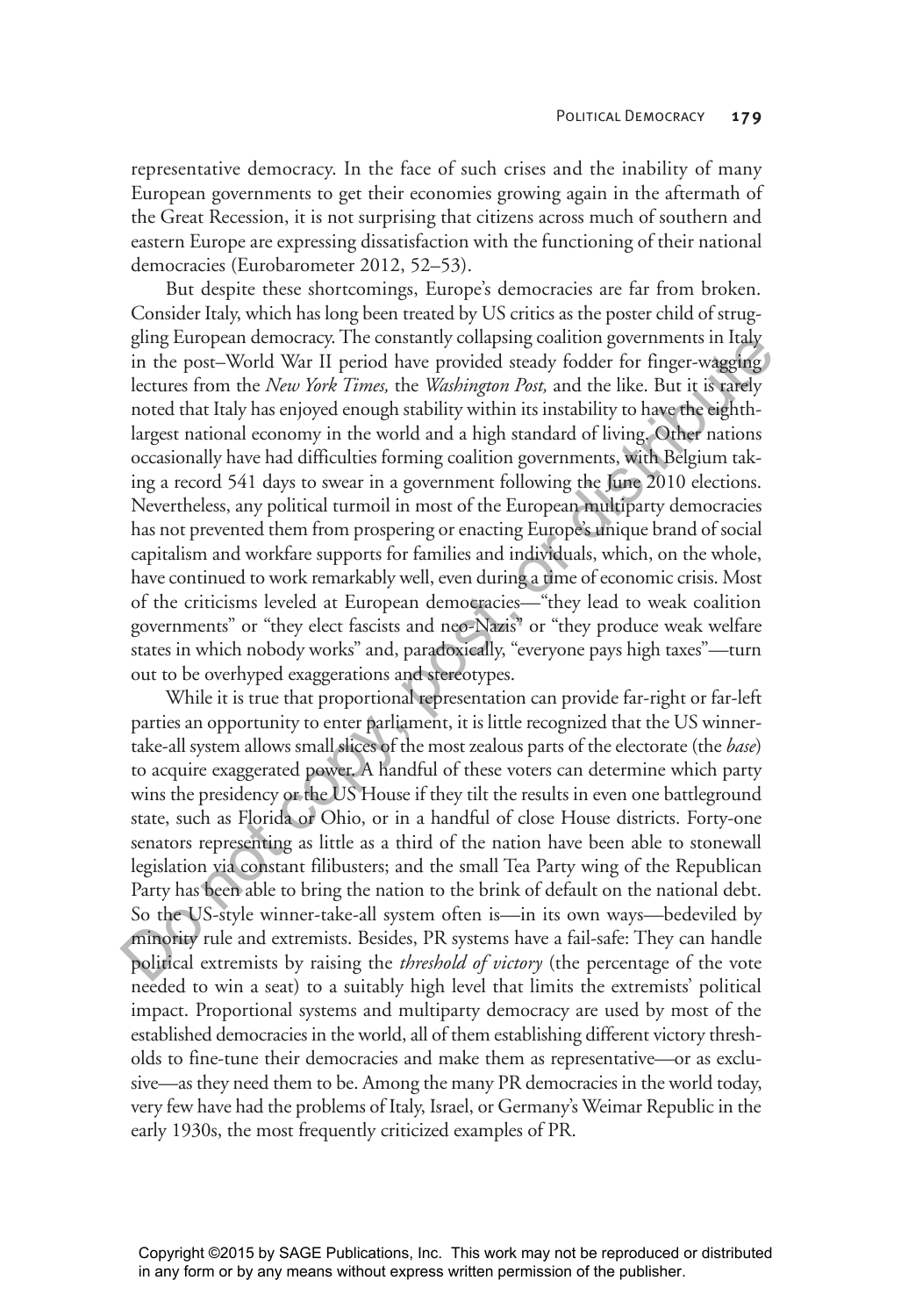In fact, Germany's political system demonstrates the possibility of creating interesting hybrids, which the United States could learn a lot from. The German electoral system combines US-style, single-seat, winner-take-all districts with proportional representation, offering the benefits of both. New Zealand, Italy, and Japan also use this mixed member system. Bicameral state legislatures in the United States provide an easy opening for such a mixed system. States could use geographic-based representation via winner-take-all districts in one chamber of the legislature and proportional representation in which voters win representation based on what they think in the other.

One important European institution where the functioning of democracy has been subject to sharp criticism is the European Union (EU). The EU, through its institutions, including the European Parliament, the Council of Ministers, and the European Commission, on the whole has capably tackled the difficult task of representing twenty-eight nations, dozens of languages, and half a billion people located across a sprawling continent. Nevertheless, it is seen by many Europeans as a distant, meddling bureaucracy, issuing directives from on high, including the enforcement of its eighty thousand pages of regulations that touch everything from air travel to household chemicals and the recipes for cheese and French bread. While the European Parliament is directly elected, it is not allowed to introduce legislation. The European Commission is the only EU body allowed to initiate legislative proposals, even though it is not directly elected by the broader European public. Consequently, the European Union is seen as being too removed from electoral controls, too complex for citizens of the member states to comprehend, and generally unaccountable to its citizens. the legislature and proportonal representation in which voters win representation<br>based on what they think in the other.<br>One important European institution where the functioning of democracy has<br>been subject to sharp criti

Complicating matters further still, while the current structures have been adequate for a loose confederation of member states, the eurozone crisis has revealed that they are inadequate for a monetary, fiscal, and transfer union, which the eurozone core of seventeen member states appears to be evolving into (Latvia will become the eighteenth member state using the euro beginning in January 2014). Europeans certainly have the expertise to design a continent-wide democratic system, but what is lacking is a continent-wide consensus over how united and federalized their union should be. Outstanding questions remain over how much sovereignty each nation should cede to the supranational body and whether they should join together to become a United States of Europe. The economic collapse in 2008 and subsequent aftershocks to the eurozone exacerbated these questions over continental unity, as individual nations had to decide how much they should pool their resources and help bail each other out.

Unquestionably, the European Union's democratic institutions have a ways to go before they match those of Europe's national democracies, but the EU is a work in progress. It is instructive to recall that a full seventy years after its first government, the United States fought a bloody civil war over states' rights (and the related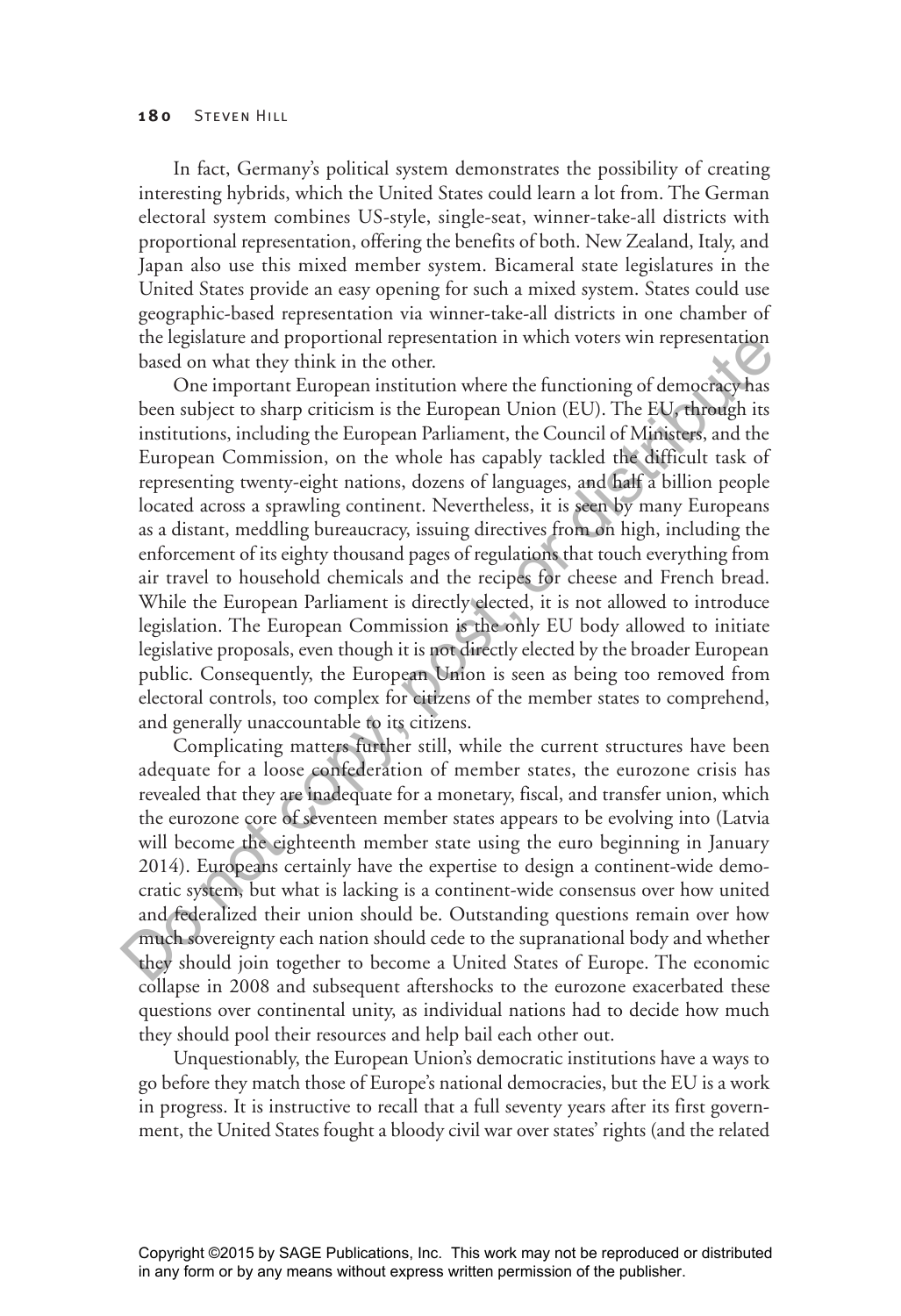issue of slavery), which at its core was a violent disagreement over the powers of central government and member states' sovereignty. It took many decades for America to settle some of its most divisive regional differences. Similarly, the European Union will take many years to construct.

## **Conclusion**

The United States has a much older democracy, and just like an old computer it doesn't have the latest operating system or other flashy features that a new computer has; America's older democracy is missing some of the innovations of Europe's newer democracies. However, we have to be careful about projecting what lessons the United States can learn from Europe because the context is so different across the Atlantic, and institutions often are path dependent as they are embedded in specific histories and culture. Moreover, special interests often jealously guard their perks and privileges within the existing order, making far-reaching reforms difficult or impossible to enact. Certainly, two special interests in the United States that frequently resist fundamental political reform are the Democratic and Republican parties.

Still, there are many European innovations that the United States could implement that don't threaten the two-party system, and these are likely to have the best chance of succeeding in the short run. These include universal/automatic voter registration, Question Time, free media time for candidates, and a more robust public broadcasting sector. Another possible reform that might gain some legs is direct election of the president via a national popular vote plan, which takes advantage of the fact that state legislatures decide how to award presidential electors. If a number of states that in aggregate hold a majority of electoral votes enter into a compact in which all signatories award their state's electoral votes to the winner of the national popular vote, the presidential race would become a de facto national direct election without passing a constitutional amendment. This National Popular Vote plan was launched only a few years ago and already has enough participating states with 136 electoral votes, which is more than half of the 270 electoral votes needed to activate the compact.<sup>14</sup> The United States has a much older remocracy, and just like an old computer that the denoting system or other flashy features that a new computer has; America's older democracy is missing some of the innovations of Europe

But when it comes to more profound reforms, such as proportional representation and public financing of campaigns, the hostility of the duopoly to opening up the political system is deeply rooted and will be a formidable obstacle. Electoral system reforms are most likely to happen at the local and state levels before the federal level. Yet with the controversies swirling around voting rights lawsuits, which increasingly pit representation of racial minorities against the electoral success of the Democratic Party, as well as the insider cronyism that infects the decennial redistricting process, proportional voting methods may gain more viability as the best method to liberate state and local elections from these inherent contradictions of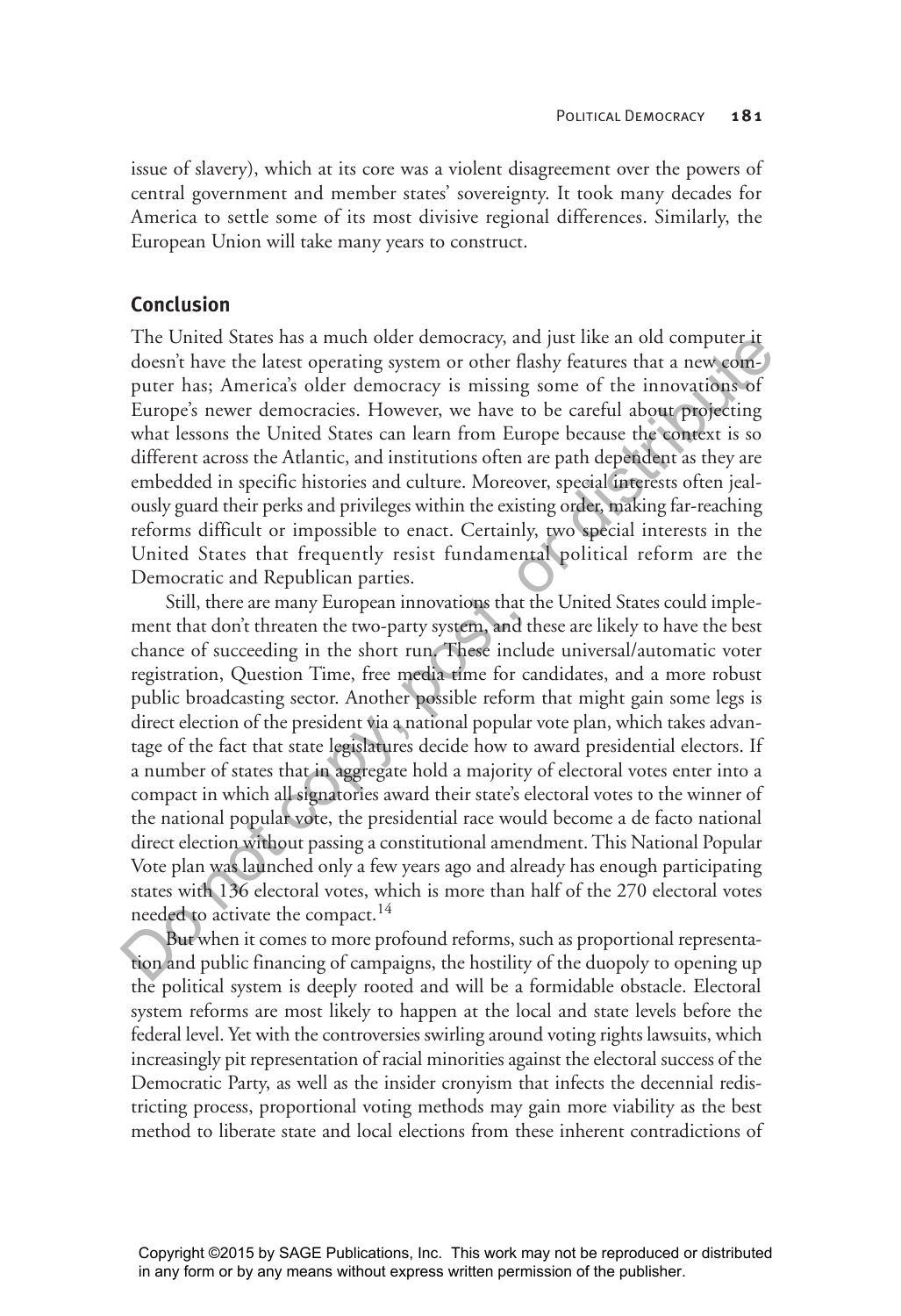the winner-take-all system where only one side wins and everyone else loses. Indeed, the use of a proportional voting system would go a long way toward electing more minorities without having to gerrymander race-conscious districts and also electing more women and young people; it also could do a lot to decrease the ongoing partisan polarization by giving representation to the full breadth of the political spectrum, including moderates who often act as the bridge builders in legislatures and yet have become an increasingly endangered species there. The goal of decreasing balkanization and coming closer to "representation for all" by changing the electoral system could quickly rise in popularity as Americans grow more and more frustrated with a polarized, do-nothing Congress.

An overhaul of the US Senate so that it is more representative and less biased toward white, rural America will be even more difficult since it will require a constitutional amendment. But even that may eventually reach a viability point as the United States gallops forward demographically, becoming more and more a Rainbow America even as the Senate remains stuck in a nineteenth-century time warp that favors white, rural America.

Despite their many shortcomings, Europe's pluralistic, consensus-seeking democratic political institutions, particularly at the national/member state level, are better adapted than America's democracy for the demands of representation and policy formation in the twenty-first century. These institutions have been crucial for the enactment of policies that support broadly shared prosperity and more family-friendly societies, and they will be crucial as Europeans confront the policy challenges of the twenty-first century. Ironically, just as at one time the torch of democracy was passed to the young breakaway American republic, which exhibited a popular "tumult" of political activity observed by the French aristocrat Alexis de Tocqueville in his seminal work *Democracy in America* (1956)*,* today it can be said that the torch has passed back across the Atlantic. It is in Europe that representative democracy is better equipped to foster broad consensus among diverse populations, stakeholders, and interests about the best policies necessary for the twenty-first century. balk and complete enectoral<br>
and complete the presentation brail by changing the electoral<br>
system could quickly rise in popularity as Americans grow more and more frustrated<br>
with a polarized, do-nothing Congress.<br>
An ove

# **Endnotes**

- 1. In October 2005, the European Court of Human Rights ruled that Britain's banning of prisoners from voting had breached the basic right to free elections, writing, "[The] removal of the vote . . . runs counter to the rehabilitation of the offender as a lawabiding member of the community" (BBC News 2005).
- 2. For summaries of state felon voting laws see Sentencing Project (2007) and ProCon. org, "State Felon Voting Laws," http://felonvoting.procon.org/view.resource .php?resourceID=286 (last accessed June 20, 2013).
- 3. Voter turnout is derived by the author from the election statistics kept by the clerk of the US House of Representatives, comparing the clerk's turnout information (as the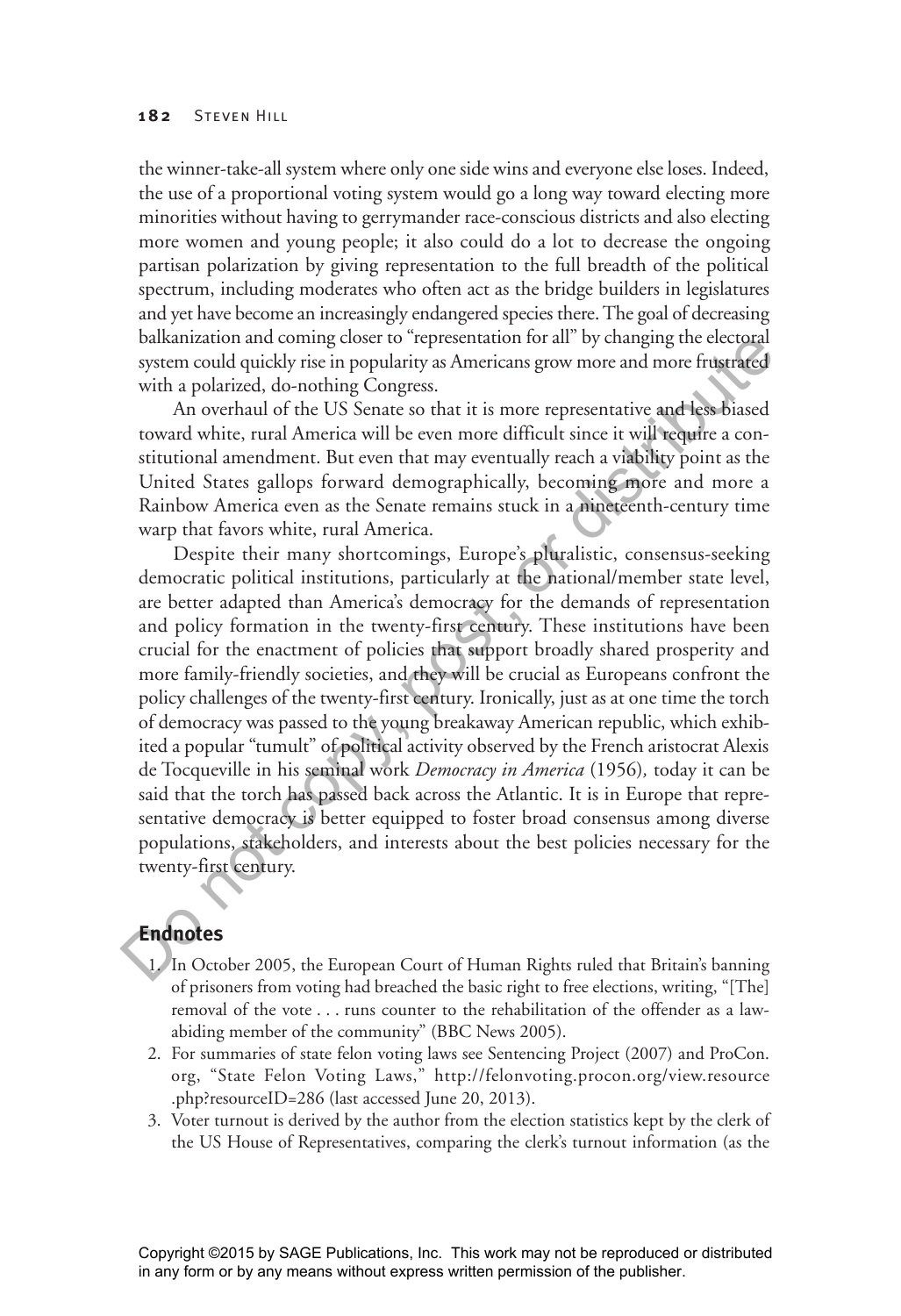numerator) to the "voter eligible population" (as the denominator) compiled by the United States Election Project. See "Election Statistics," Clerk of the US House of Representatives, http://history.house.gov/Institution/Election-Statistics/Election-Statistics (last accessed June 19, 2013); and "Voter Turnout," United States Election Project, http://elections.gmu.edu/voter\_turnout.htm (last accessed June 19, 2013).

- 4. This measurement is for the Voting Age Population (VAP) in the 2012 presidential election year, but for the 2010 nonpresidential year the United States was ranked even lower, 169th. See Institute for Democracy and Electoral Assistance (IDEA), Voter Turnout Database, http://www.idea.int/vt/viewdata.cfm# (last accessed June 20, 2013).
- 5. In 2005, Alaskans received from the federal government \$1.84 for every dollar they pay in federal taxes, Mississippians received \$2.02, and North Dakotans \$1.68. California and New York, with large urban areas and some of the neediest of residents, received only \$0.79; Illinois received even less, a mere \$0.75; and New Jersey only \$0.61.
- 6. For a full exploration of how "unrepresentative" the US Supreme Court is of the views of most Americans, see Hill, 2012, chapter 9.
- 7. In PR systems, the percentage of vote it takes to win one seat is dependent on the "victory threshold" of representation, which is derived by making each contested seat in a multiseat district equal to the same proportion of votes. That is, if ten seats are being elected at once from a multiseat district, each seat will be worth 10 percent of the vote in that ten-seat district. Winning 30 percent of the vote will gain three out of the ten seats, 60 percent of the vote will gain six out of the ten seats, and so on. By adjusting the victory threshold, you can fine-tune your democracy and decide how inclusive or exclusive you want it to be. Some of these European democracies have constructed the electoral rules to allow a multiplicity of political parties (some say too many parties); others, such as Germany, use electoral rules that effectively limit the number political parties that are able to win seats in parliament to five or six. See the website of FairVote (www.fairvote.org) for additional resources about proportional representation. Voter Turnout Database, http://www.idea.int/vt/viewdata.cfm# (last accessed<br>
J. In 2005, Alaskans received from the federal government \$1.84 for every dollar diey<br>
5. In 2005, Alaskans received from the federal government
	- 8. Data based on National Conference of State Legislatures (2013) and personal correspondence with Richard Winger, editor-in-chief of *Ballot Access News*, http://www .ballot-access.org*.*
	- 9. See statistics on women's representation worldwide, published by the Interparliamentary Union, http://www.ipu.org/wmn-e/classif.htm. A notable laggard in Europe is the United Kingdom at only 22.5 percent, but even that is still higher than in the United States.
	- 10. Germany's system is "compensatory," meaning the overall partisan balance of seats reflects the PR vote, not the winner-take-all vote.
	- 11. Even America's own progenitor, Great Britain, from whom American founders adopted many of their eighteenth-century practices, is midstream in a remarkable political transformation, having adopted PR for electing representatives to the European Parliament, the London City Council, the Scottish and Wales regional assemblies, and Scottish local councils.
	- 12. Presidential candidate Ralph Nader filed numerous lawsuits against the Democratic National Committee for mounting what Richard Winger (2007b), editor of *Ballot*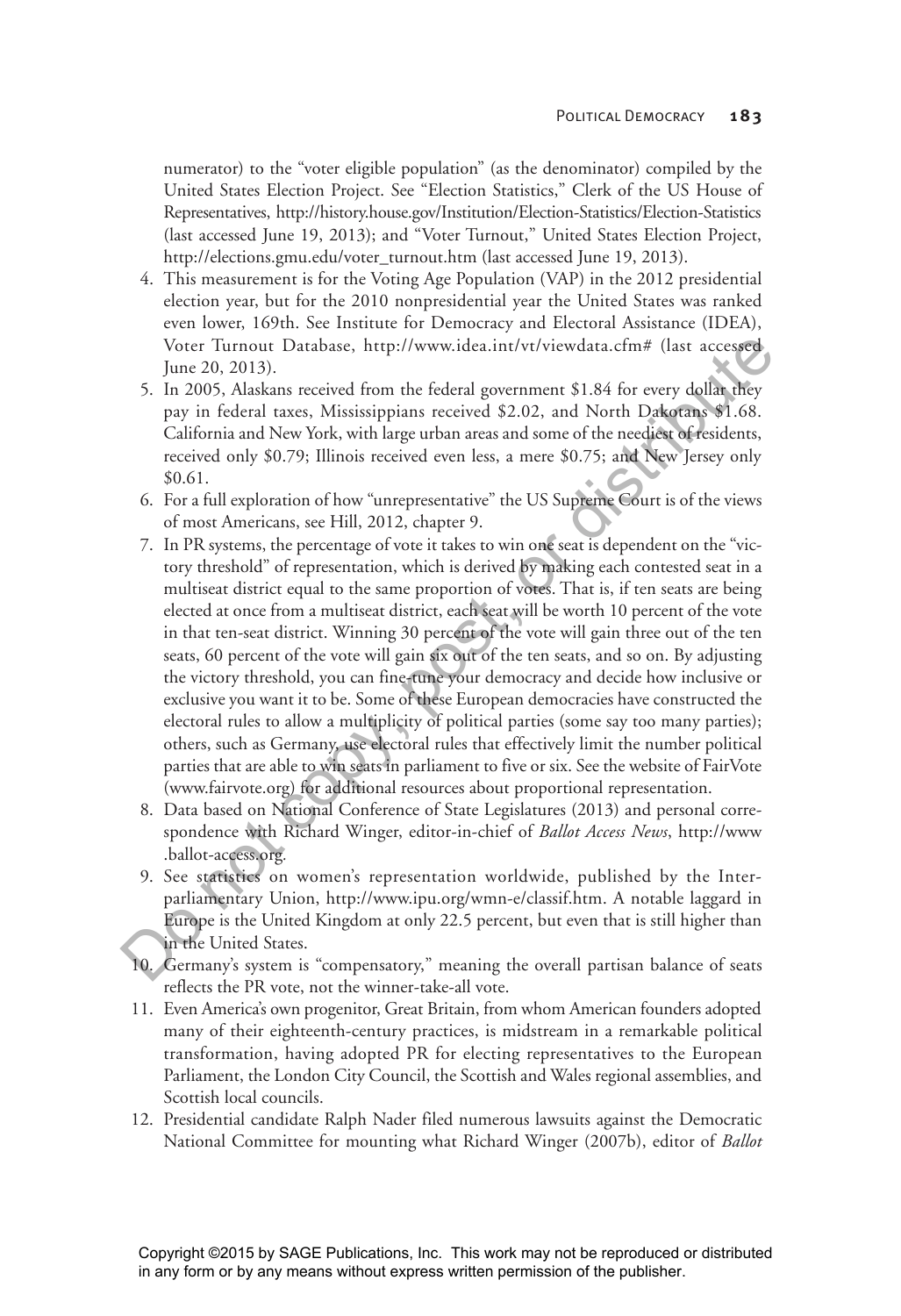*Access News,* called an unprecedented and massive legal effort to remove Nader from the ballot in the 2004 presidential election. (Also see Amato 2009).

- 13. Participants in these tests typically are asked questions to see if they can find Iraq on a map of the Middle East, or if they can identify the name of the UN secretary general, or if they know the name of the president or prime minister and other high government officials (Milner, 55–65).
- 14. See http://www.NationalPopularVote.com (last accessed May 24, 2013).

### **References**

Amato, T. *Grand illusion: The myth of voter choice in a two-party tyranny.* New York: New Press, 2009. Associated Press. "A numeric profile of the new congress." *Fox News*. http://www.foxnews.com/

- story/0,2933,241441,00.html (January 4, 2007). British Broadcasting Corporation. "Q&A: UK prisoners' right to vote." *BBC News*. http://news.bbc .co.uk/2/hi/uk\_news/4316148.stm (October 6, 2005).
- Bronner, E. "Partisan rifts hinder efforts to improve U.S. voting system." *New York Times*. http://www .nytimes.com/2012/08/01/us/voting-systems-plagues-go-far-beyond-identification.html (July 31, 2012). **References**<br>
Amato, T. *Grand illusion: The myth of voter choice in a two-parry tyramy*. New York: New Press, Associated Press, <sup>2</sup> and the interved proportion. "Qeven Copy, the torococ." *BBCANew*. The compution  $\sim$  0.
	- Campaign Legal Center. "Networks skimped on candidate, issue coverage during campaign, study finds." *Political Standard* 3, no. 9 (2000).
	- Center for Responsive Politics. "Millionaire freshmen make Congress even wealthier." *OpenSecrets Blog*. http://www.opensecrets.org/news/2013/01/new-congress-new-and-more-wealth.html (January 16, 2013).

Dahl, R. *How democratic is the American Constitution?* New Haven, CT: Yale University Press, 2002.

Deutsche Welle. "German parliament sports young face." http://www.dw-world.de/english/0,3367, 1430\_A\_642760\_1\_A,00.html (September 24, 2002).

- Duverger, M. *Political parties: Their organization and activity in the modern state*. New York: Wiley, 1954.
- Eurobarometer. "Public opinion in the European Union." *Standard Eurobarometer* 78. http://ec .europa.eu/public\_opinion/index\_en.htm (2012).
- Falk, E., and S. Aday. "Are voluntary standards working? Candidate discourse on network evening news programs." *Annenberg Public Policy Center of the University of Pennsylvania.* http://www .appcpenn.org (December 20, 2000).
- German Bundestag. *Facts: the Bundestag at a glance*. Berlin: German Bundestag, Public Relations Division. https://www.btg-bestellservice.de/pdf/80140000.pdf (2011).
- Hill, S. *Europe's promise: Why the European way is the best hope in an insecure age*. Berkeley: University of California Press, 2010.

———. *10 steps to repair American democracy: 2012 election edition*. Boulder, CO: Paradigm Publishers, 2012.

- Huber, J. D., and G. B. Powell, Jr. "Congruence between citizens and policymakers in two visions of liberal democracy." *World Politics* 46, no. 3 (1994): 291–326.
- Institute for Democracy and Electoral Assistance. *Voter turnout database*. Stockholm: Institute for Democracy and Electoral Assistance, 2013. http://www.idea.int/vt/viewdata.cfm#.
- Lijphart, A. *Patterns of democracy: Government forms and performance in 36 countries*. New Haven, CT: Yale University Press, 1999.
- Luce, E. "Corporate tie binds US to a slow Internet." *Financial Times* http://www.ft.com/intl/cms/ s/0/98e2a5fc-7c54-11e2-99f0-00144feabdc0.html (February 24, 2013).
- Manning, J. "Membership of the 113th Congress: A profile." *Congressional Research Service Report for Congress,* July 1, 2013.
- McGlennon, J., and I. Mahoney. *State legislative competition in 2012: Redistricting and party polarization drive decrease in competition.* College of William and Mary, Thomas Jefferson Program in Public Policy. Working Paper. http://www.wm.edu/as/publicpolicy/documents/st\_leg\_comp\_2012\_final .pdf (2012).